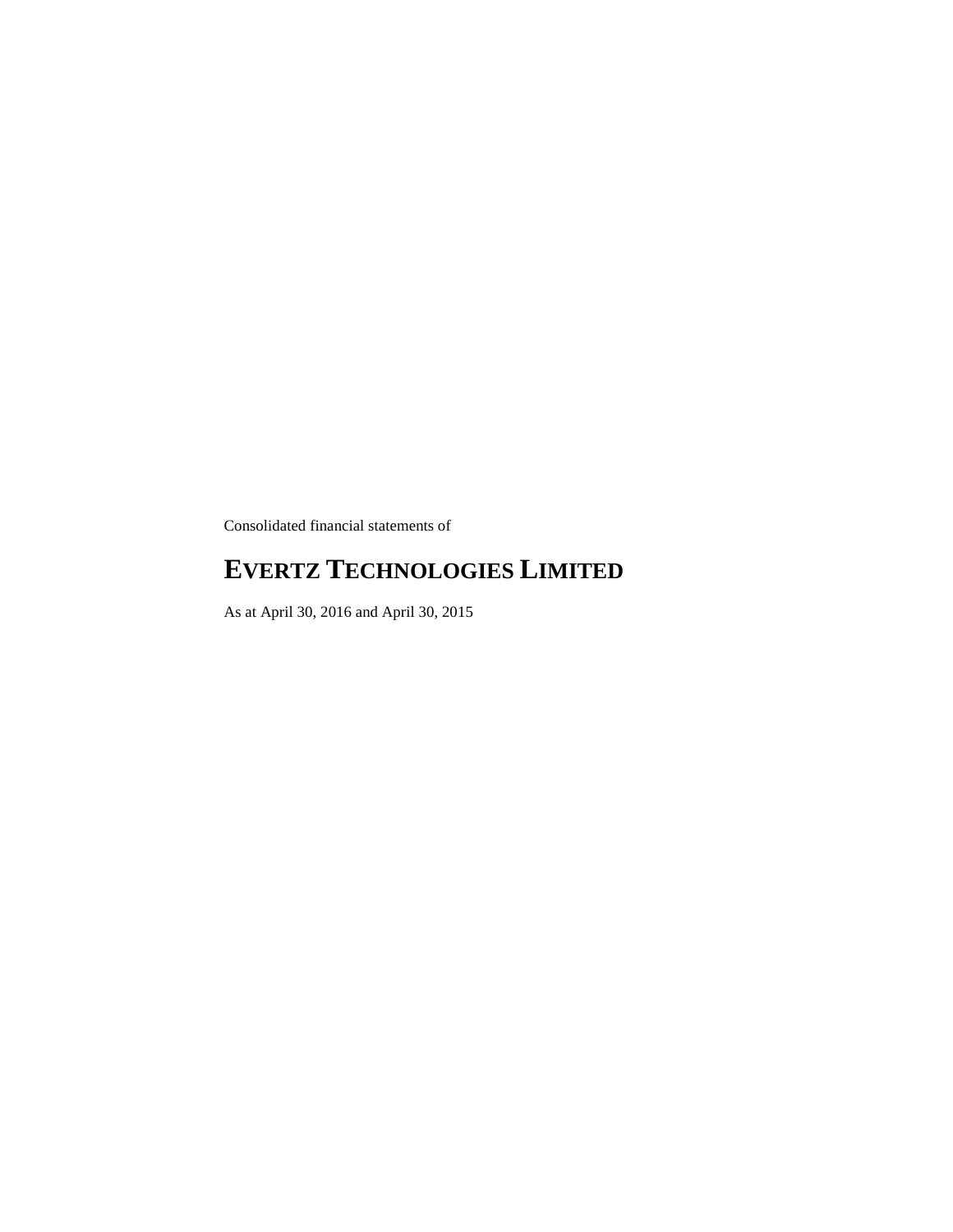Index to Financial Statements

Consolidated financial statements Years ended April 30, 2016 and 2015

| $3-4$ |
|-------|
|       |
|       |
|       |
|       |
|       |
|       |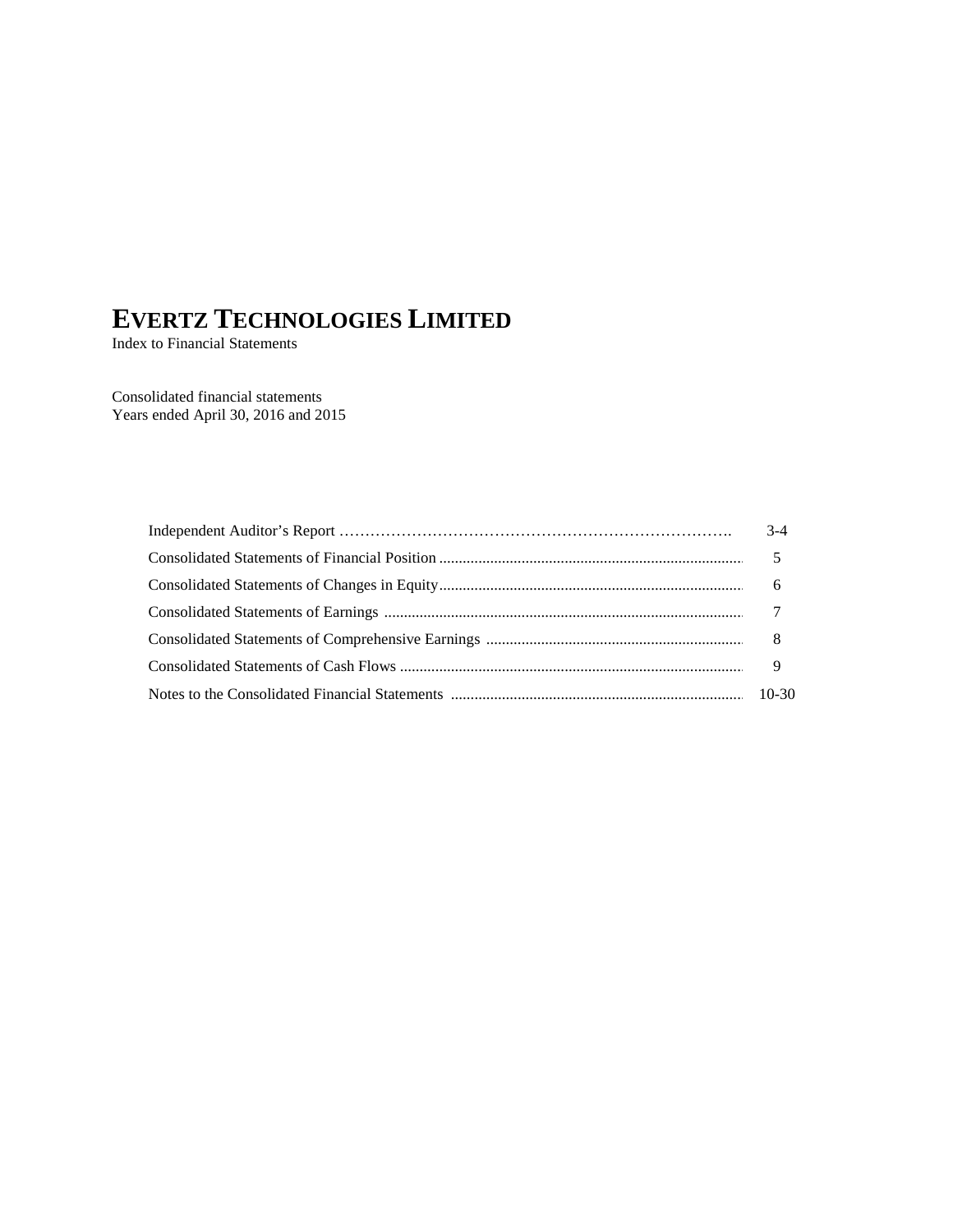# **Deloitte.**

Deloitte LLP 1005 Skyview Drive Suite 200 Burlington ON L7P 5B1 Canada

Tel: 905-315-6770 Fax: 905-315-6700 www.deloitte.ca

# **Independent Auditor's Report**

To the Shareholders of Evertz Technologies Limited

We have audited the accompanying consolidated financial statements of Evertz Technologies Limited, which comprise the consolidated statements of financial position as at April 30, 2016 and April 30, 2015, and the consolidated statements of changes in equity, consolidated statements of earnings, consolidated statements of comprehensive earnings, and consolidated statements of cash flows for the years then ended, and a summary of significant accounting policies and other explanatory information.

## **Management's Responsibility for the Consolidated Financial Statements**

Management is responsible for the preparation and fair presentation of these consolidated financial statements in accordance with International Financial Reporting Standards, and for such internal control as management determines is necessary to enable the preparation of consolidated financial statements that are free from material misstatement, whether due to fraud or error.

## **Auditor's Responsibility**

Our responsibility is to express an opinion on these consolidated financial statements based on our audits. We conducted our audits in accordance with Canadian generally accepted auditing standards. Those standards require that we comply with ethical requirements and plan and perform the audit to obtain reasonable assurance about whether the consolidated financial statements are free from material misstatement.

An audit involves performing procedures to obtain audit evidence about the amounts and disclosures in the consolidated financial statements. The procedures selected depend on the auditor's judgment, including the assessment of the risks of material misstatement of the consolidated financial statements, whether due to fraud or error. In making those risk assessments, the auditor considers internal control relevant to the entity's preparation and fair presentation of the consolidated financial statements in order to design audit procedures that are appropriate in the circumstances, but not for the purpose of expressing an opinion on the effectiveness of the entity's internal control. An audit also includes evaluating the appropriateness of accounting policies used and the reasonableness of accounting estimates made by management, as well as evaluating the overall presentation of the consolidated financial statements.

We believe that the audit evidence we have obtained in our audits is sufficient and appropriate to provide a basis for our audit opinion.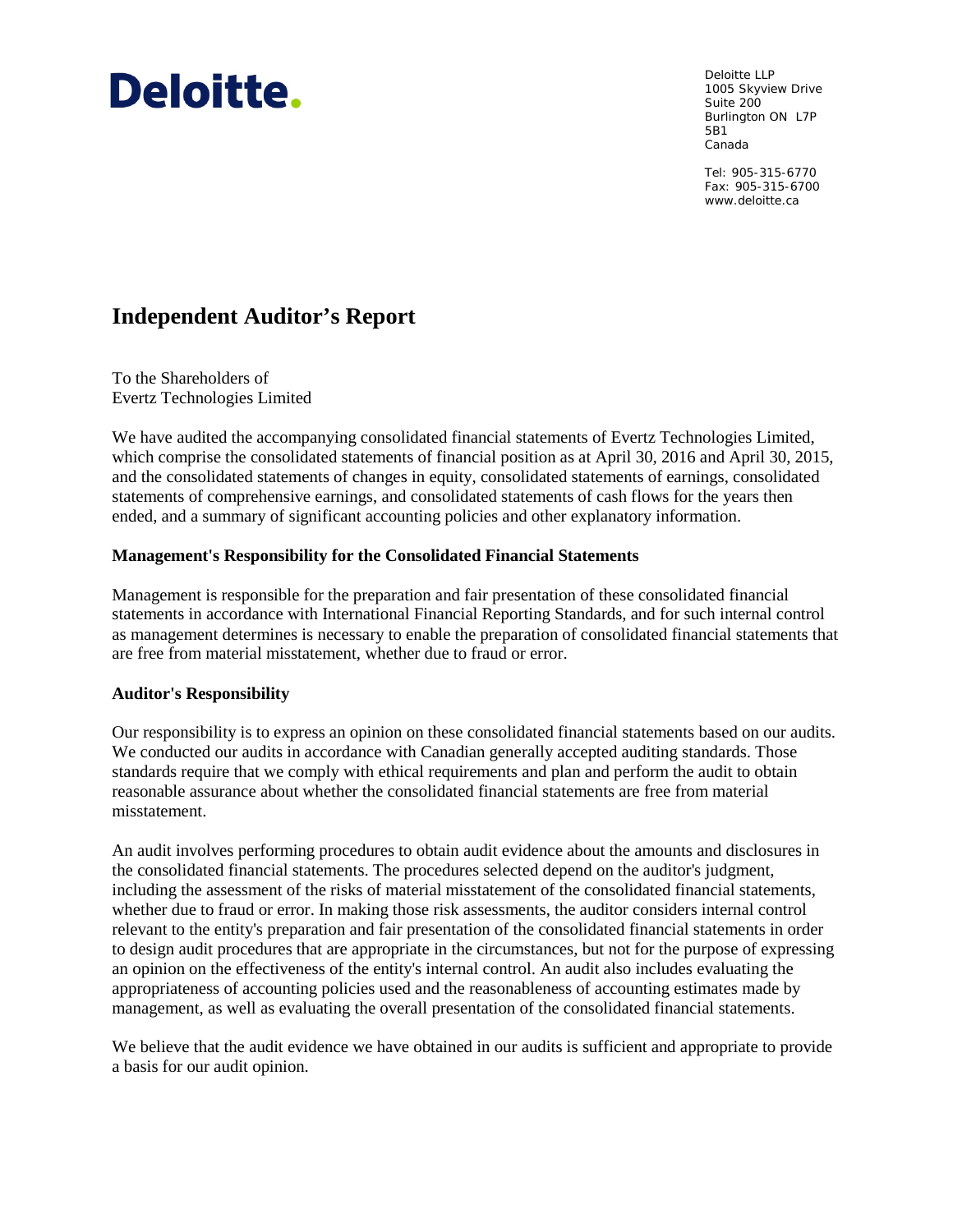#### **Opinion**

In our opinion, the consolidated financial statements present fairly, in all material respects, the financial position of Evertz Technologies Limited as at April 30, 2016 and April 30, 2015, and its financial performance and its cash flows for the years then ended in accordance with International Financial Reporting Standards.

Deloitte LLP

Chartered Professional Accountants Licensed Public Accountants June 8, 2016 Burlington, Ontario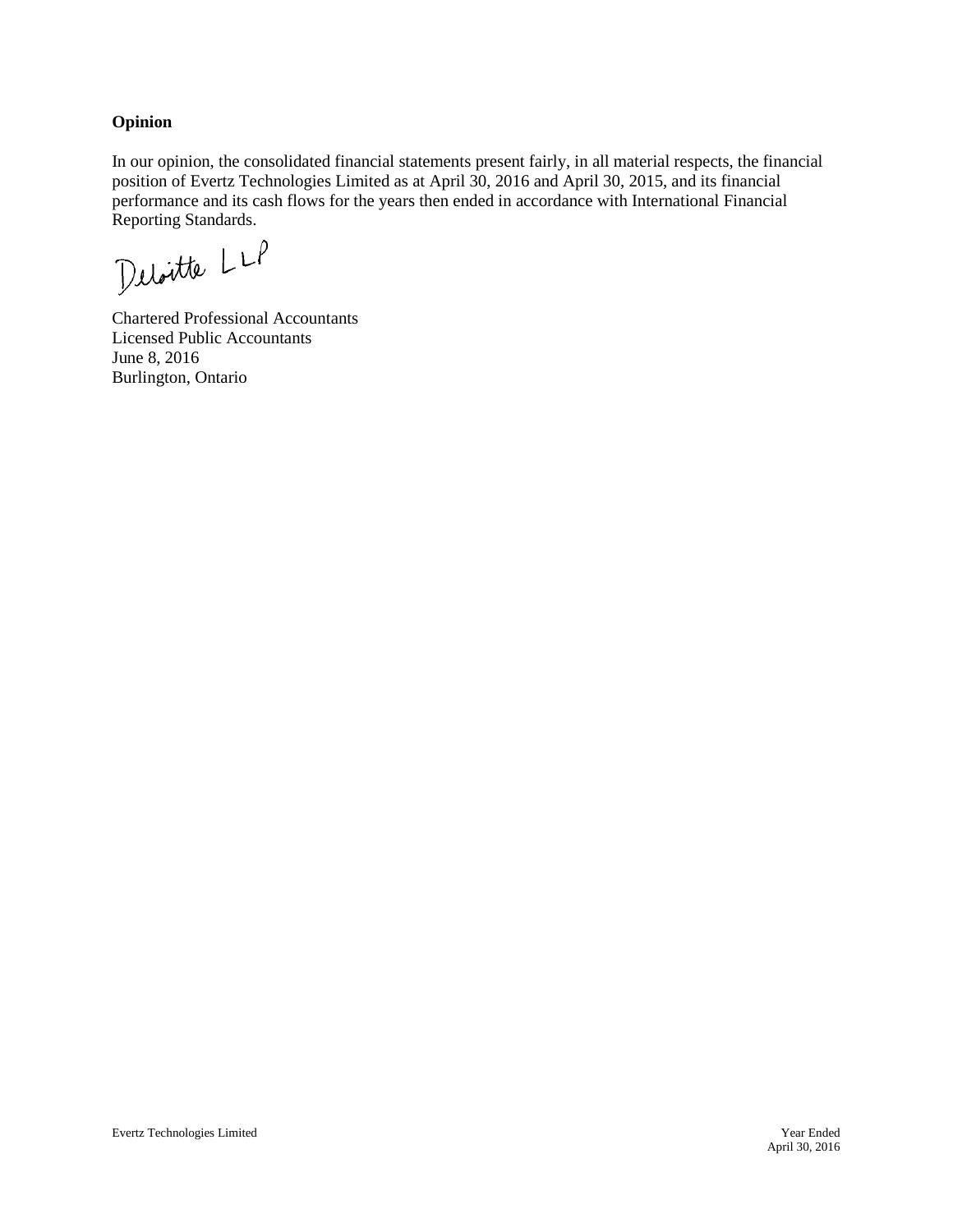Consolidated Statements of Financial Position

As at April 30, 2016 and April 30, 2015 (In thousands of Canadian dollars)

|                                            |               | April 30,<br>2016 |      | April 30,<br>2015 |
|--------------------------------------------|---------------|-------------------|------|-------------------|
| <b>Assets</b>                              |               |                   |      |                   |
| Current assets                             |               |                   |      |                   |
| Cash and cash equivalents                  | $\mathsf{\$}$ | 123,102           | \$   | 100,681           |
| Trade and other receivables (note 3)       |               | 97,435            |      | 95,403            |
| Prepaid expenses                           |               | 6,307             |      | 8,426             |
| Inventories (note 4)                       |               | 155,957           |      | 154,259           |
| Income tax receivable                      |               | 4,256             |      |                   |
|                                            |               | 387,057           |      | 358,769           |
| Property, plant and equipment (note 5)     |               | 42,971            |      | 49,080            |
| Goodwill (note 6)                          |               | 18,286            |      | 18,313            |
|                                            | \$            | 448,314           | \$   | 426,162           |
| <b>Liabilities</b>                         |               |                   |      |                   |
| <b>Current liabilities</b>                 |               |                   |      |                   |
| Trade and other payables                   | \$            | 49,815            | \$   | 44,265            |
| Provisions (note 7)                        |               | 3,563             |      | 2,229             |
| Deferred revenue                           |               | 18,529            |      | 15,427            |
| Current portion of long term debt (note 8) |               | 238               |      | 254               |
| Income tax payable                         |               |                   |      | 1,699             |
|                                            |               | 72,145            |      | 63,874            |
| Long term debt (note 8)                    |               | 888               |      | 996               |
| Deferred income taxes (note 21)            |               | 5,545             |      | 4,432             |
|                                            |               | 78,578            |      | 69,302            |
| <b>Equity</b>                              |               |                   |      |                   |
| Capital stock (note 9)                     |               | 100,483           |      | 95,708            |
| Share based payment reserve                |               | 13,835            |      | 12,418            |
| Accumulated other comprehensive earnings   |               | 1,567             |      | 3,077             |
| Retained earnings                          |               | 250,320           |      | 242,268           |
|                                            |               | 251,887           |      | 245,345           |
| Total equity attributable to shareholders  |               | 366,205           |      | 353,471           |
| Non-controlling interest (note 18)         |               | 3,531             |      | 3,389             |
|                                            |               | 369,736           |      | 356,860           |
|                                            | \$            | 448,314           | $\$$ | 426,162           |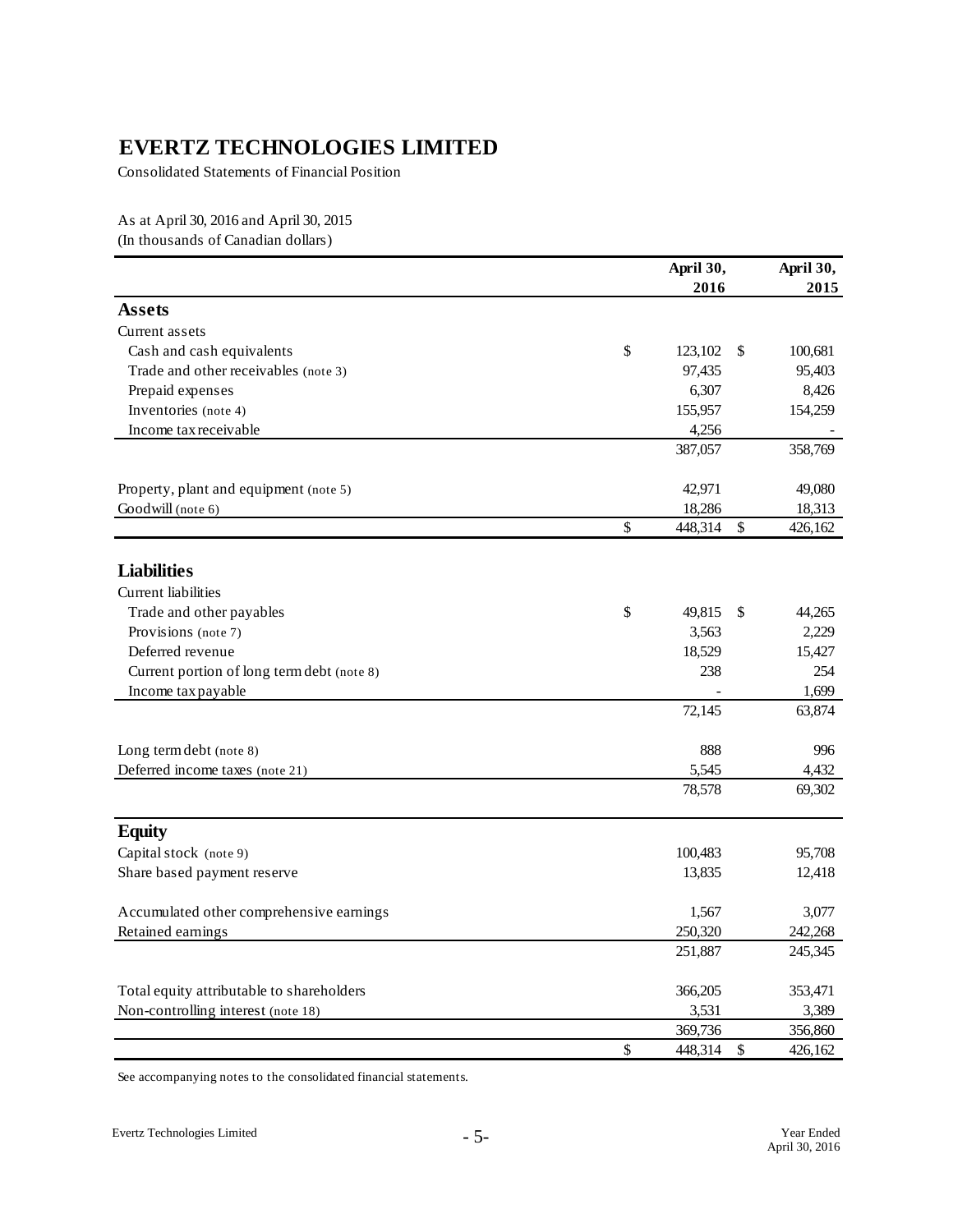Consolidated Statements of Changes in Equity

#### Years ended April 30

(In thousands of Canadian dollars)

|                                           |                      |                          |              | Accumulated   |                    |           |                    | Total           |             |              |
|-------------------------------------------|----------------------|--------------------------|--------------|---------------|--------------------|-----------|--------------------|-----------------|-------------|--------------|
|                                           |                      | Share-based              |              | other         |                    |           |                    | equity          | Non-        |              |
|                                           | Capital              | payment                  |              | comprehensive |                    | Retained  |                    | attributable to | controlling | Total        |
|                                           | stock                | reserve                  |              | earnings      |                    | earnings  |                    | shareholders    | interest    | Equity       |
| Balance at April 30, 2014                 | \$<br>92,931         | \$<br>10,217             | \$           | 2,966         |                    | \$227,364 |                    | 333,478         | \$<br>2,939 | \$336,417    |
|                                           |                      |                          |              |               |                    |           |                    |                 |             |              |
| Net earnings for the year                 |                      |                          |              |               |                    | 65,500    |                    | 65,500          | 910         | 66,410       |
| Foreign currency translation              |                      |                          |              |               |                    |           |                    |                 |             |              |
| adjustment                                |                      |                          |              | 111           |                    |           |                    | 111             | 40          | 151          |
| Total comprehensive earnings for the year | \$<br>$\overline{a}$ | \$<br>$\mathcal{L}$      | \$           | 111           | \$                 | 65,500    | $\mathbf{\hat{S}}$ | 65,611          | \$<br>950   | \$<br>66,561 |
| Dividends declared                        |                      | $\overline{\phantom{a}}$ |              |               |                    | (50, 596) |                    | (50, 596)       | (500)       | (51,096)     |
| Share based compensation expense          |                      | 2,807                    |              |               |                    |           |                    | 2,807           |             | 2,807        |
| Exercise of employee stock options        | 2,171                |                          |              |               |                    |           |                    | 2,171           |             | 2,171        |
| Transfer on stock option exercise         | 606                  | (606)                    |              |               |                    |           |                    |                 |             |              |
| Balance at April 30, 2015                 | \$<br>95,708         | \$<br>12,418             | - \$         | 3,077         |                    | \$242,268 | \$                 | 353,471         | \$<br>3,389 | \$356,860    |
|                                           |                      |                          |              |               |                    |           |                    |                 |             |              |
|                                           |                      |                          |              |               |                    |           |                    |                 |             |              |
| Net earnings for the year                 |                      |                          |              |               |                    | 70,219    |                    | 70,219          | 667         | 70,886       |
| Foreign currency translation              |                      |                          |              |               |                    |           |                    |                 |             |              |
| adjustment                                |                      |                          |              | (893)         |                    |           |                    | (893)           | 100         | (793)        |
| Disposal of a foreign operation           |                      |                          |              | (617)         |                    |           |                    | (617)           |             | (617)        |
| Total comprehensive earnings for the year | \$<br>$\overline{a}$ | \$<br>$\sim$             | $\mathbb{S}$ | (1,510)       | $\mathbf{\hat{S}}$ | 70.219    | $\mathbf{s}$       | 68,709          | \$<br>767   | \$<br>69,476 |
| Dividends declared                        |                      |                          |              | ٠             |                    | (53,549)  |                    | (53,549)        | (625)       | (54, 174)    |
| Share based compensation expense          |                      | 2,604                    |              |               |                    |           |                    | 2,604           |             | 2,604        |
| Exercise of employee stock options        | 4,371                |                          |              |               |                    |           |                    | 4,371           |             | 4,371        |
| Transfer on stock option exercise         | 1,187                | (1,187)                  |              |               |                    |           |                    |                 |             |              |
| Repurchase of common shares               | (783)                |                          |              |               |                    | (8,618)   |                    | (9,401)         |             | (9,401)      |
| Balance at April 30, 2016                 | \$100,483            | \$<br>13,835             | \$           | 1,567         |                    | \$250,320 | \$                 | 366,205         | \$<br>3,531 | \$369,736    |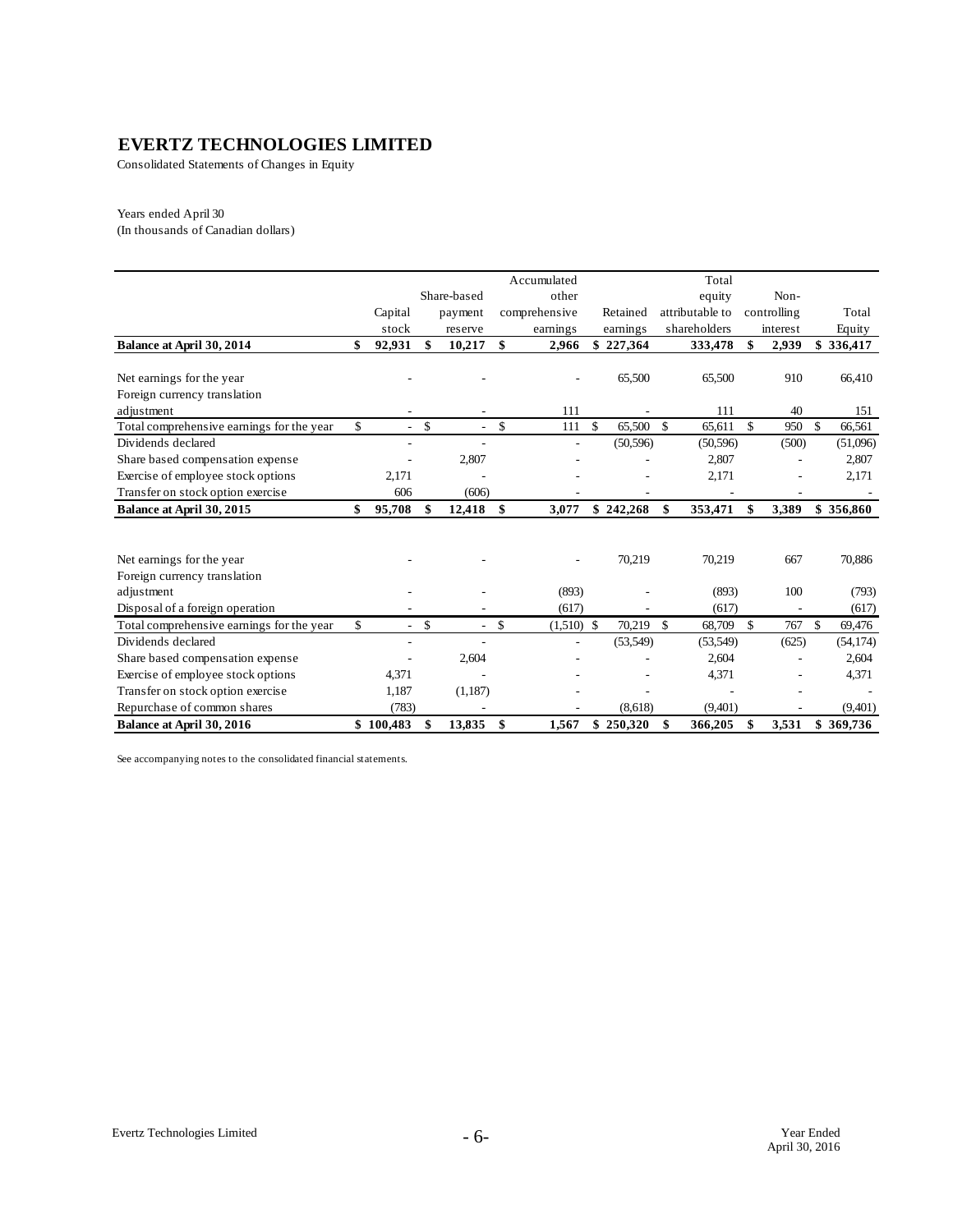Consolidated Statements of Earnings

Years ended April 30

(In thousands of Canadian dollars, except per share amounts)

|                                                       | 2016          | 2015          |
|-------------------------------------------------------|---------------|---------------|
| Revenue (note 10)                                     | \$<br>381,550 | \$<br>363,606 |
| Cost of goods sold                                    | 164,172       | 157,475       |
| Gross margin                                          | 217,378       | 206,131       |
|                                                       |               |               |
| Expenses                                              |               |               |
| Selling, administrative and general (note 11)         | 67,186        | 64,969        |
| Research and development                              | 66,892        | 64,332        |
| Investment tax credits                                | (10, 495)     | (10, 263)     |
| Foreign exchange gain                                 | (2,638)       | (1, 411)      |
|                                                       | 120,945       | 117,627       |
|                                                       | 96,433        | 88,504        |
| Finance income                                        | 772           | 830           |
| Finance costs                                         | (534)         | (240)         |
| Other income and expenses                             | 124           | 325           |
| Earnings before income taxes                          | 96,795        | 89,419        |
|                                                       |               |               |
| Provision for (recovery of) income taxes              |               |               |
| Current (note 21)                                     | 24,582        | 25,154        |
| Deferred (note 21)                                    | 1,327         | (2, 145)      |
|                                                       | 25,909        | 23,009        |
| Net earnings for the year                             | \$<br>70,886  | \$<br>66,410  |
|                                                       |               |               |
| Net earnings attributable to non-controlling interest | \$<br>667     | \$<br>910     |
| Net earnings attributable to shareholders             | 70,219        | 65,500        |
| Net earnings for the year                             | \$<br>70,886  | \$<br>66,410  |
|                                                       |               |               |
| Earnings per share (note 20)                          |               |               |
| Basic                                                 | \$<br>0.94    | \$<br>0.88    |
| Diluted                                               | \$<br>0.94    | \$<br>0.87    |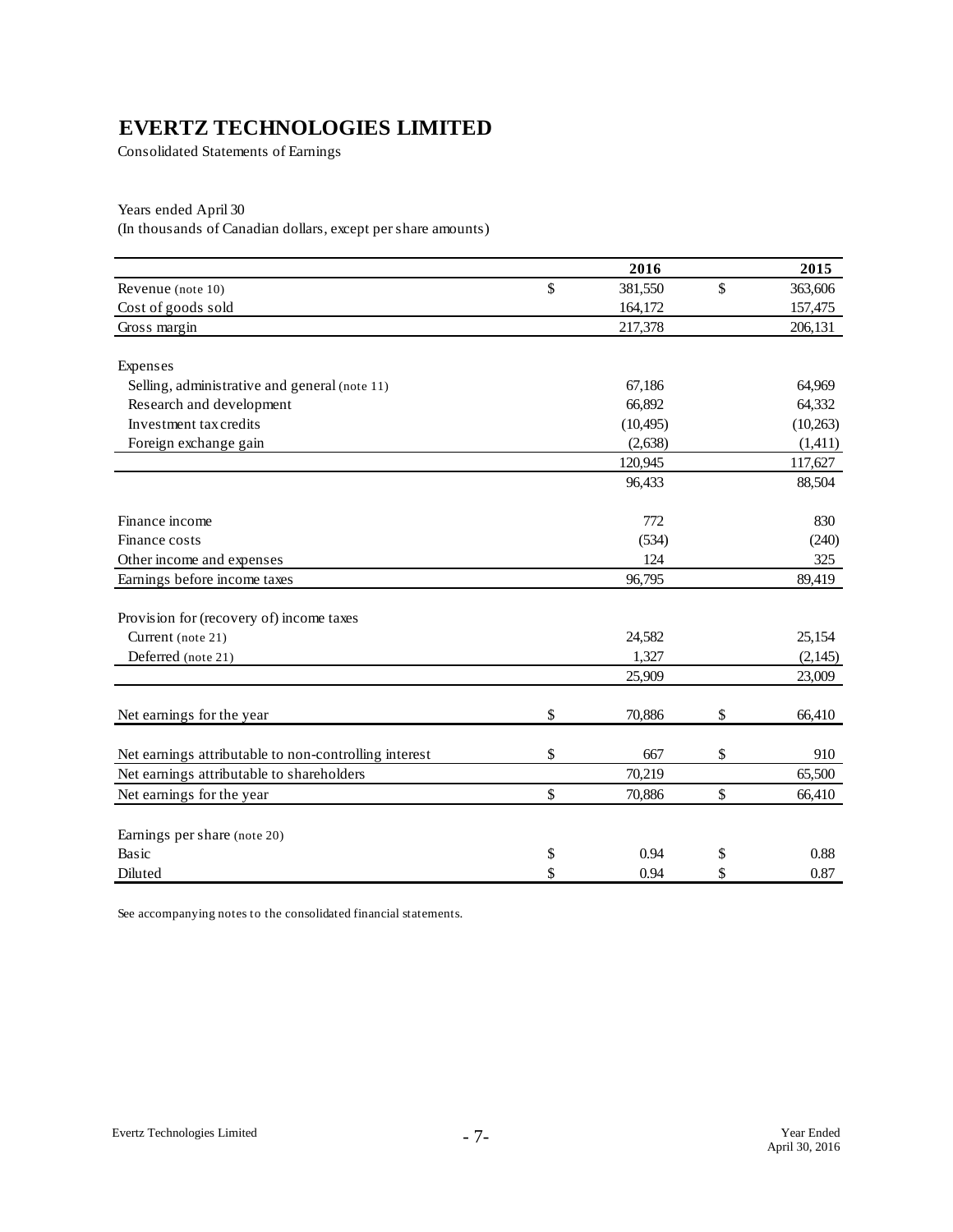Consolidated Statements of Comprehensive Earnings

Years ended April 30 (In thousands of Canadian dollars)

|                                                                 |    | 2016   |    | 2015   |
|-----------------------------------------------------------------|----|--------|----|--------|
| Net earnings for the year.                                      | \$ | 70.886 | S  | 66,410 |
| Items reclassified to net earnings:                             |    |        |    |        |
| Disposal of a foreign operation                                 |    | (617)  |    |        |
| Items that may be reclassified to net earnings:                 |    |        |    |        |
| Foreign currency translation adjustment                         |    | (793)  |    | 151    |
|                                                                 |    |        |    |        |
| Comprehensive earnings                                          |    | 69.476 |    | 66,561 |
|                                                                 |    |        |    |        |
| Comprehensive earnings attributable to non-controlling interest | S  | 767    | \$ | 950    |
| Comprehensive earnings attributable to shareholders             |    | 68.709 |    | 65,611 |
| Comprehensive earnings                                          |    | 69,476 |    | 66,561 |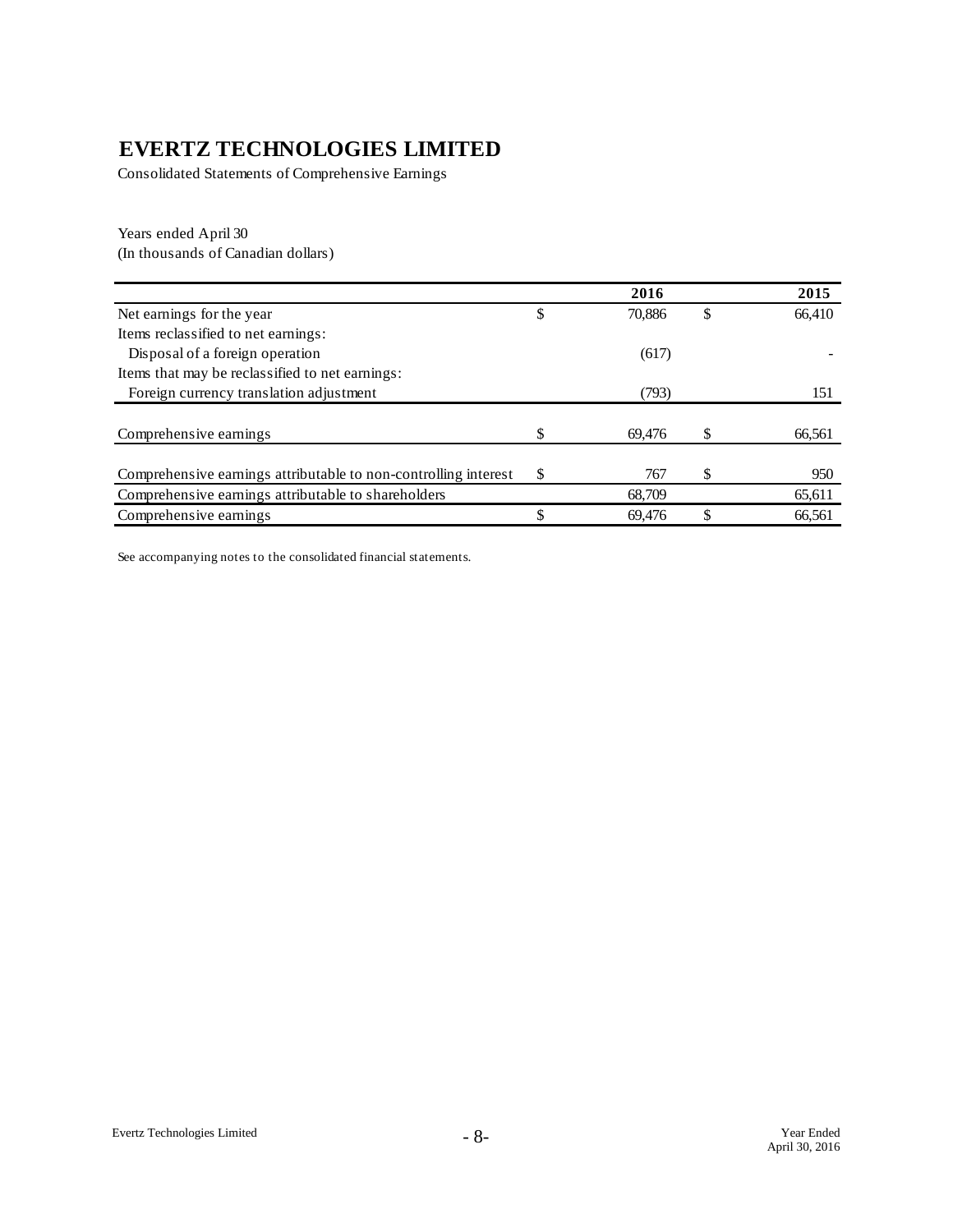Consolidated Statements of Cash Flows

Years ended April 30 (In thousands of Canadian dollars)

|                                                             | 2016          | 2015          |
|-------------------------------------------------------------|---------------|---------------|
| Operating activities                                        |               |               |
| Net earnings for the year                                   | \$<br>70,886  | \$<br>66,410  |
| Add: Items not involving cash                               |               |               |
| Depreciation of property, plant and equipment               | 10,637        | 10,949        |
| Amortization of intangible assets                           |               | 238           |
| Loss on disposal of property, plant and equipment           | 30            | 217           |
| Share-based compensation (note 13)                          | 2,604         | 2,807         |
| Interest expense                                            | 31            | 240           |
| Deferred income tax expense (recovery)                      | 1,327         | (2, 145)      |
|                                                             | 85,515        | 78,716        |
| Current tax expenses, net of investment tax credits         | 14,087        | 14,891        |
| Income taxes paid                                           | (20, 406)     | (11, 673)     |
| Changes in non-cash working capital items (note 12)         | 11,985        | (27, 577)     |
| Cash provided by operating activities                       | 91,181        | 54,357        |
| Investing activities                                        |               |               |
| Acquisition of property, plant and equipment                | (4,023)       | (8,335)       |
| Proceeds from disposal of property, plant and equipment     | 169           | 187           |
| Cash used in investing activities                           | (3,854)       | (8, 148)      |
| Financing activities                                        |               |               |
| Repayment of long term debt                                 | (204)         | (357)         |
| Interest paid                                               | (31)          | (240)         |
| Dividends paid                                              | (53, 549)     | (50, 596)     |
| Dividends paid by subsidiaries to non-controlling interests | (625)         | (500)         |
| Capital stock repurchase (note 9)                           | (9,401)       |               |
| Capital stock issued                                        | 4,371         | 2,171         |
| Cash used in financing activities                           | (59, 439)     | (49,522)      |
|                                                             |               |               |
| Effect of exchange rates on cash and cash equivalents       | (5,467)       | 2,038         |
| Increase (decrease) in cash and cash equivalents            | 22,421        | (1,275)       |
| Cash and cash equivalents beginning of year                 | 100,681       | 101,956       |
| Cash and cash equivalents end of year                       | \$<br>123,102 | \$<br>100,681 |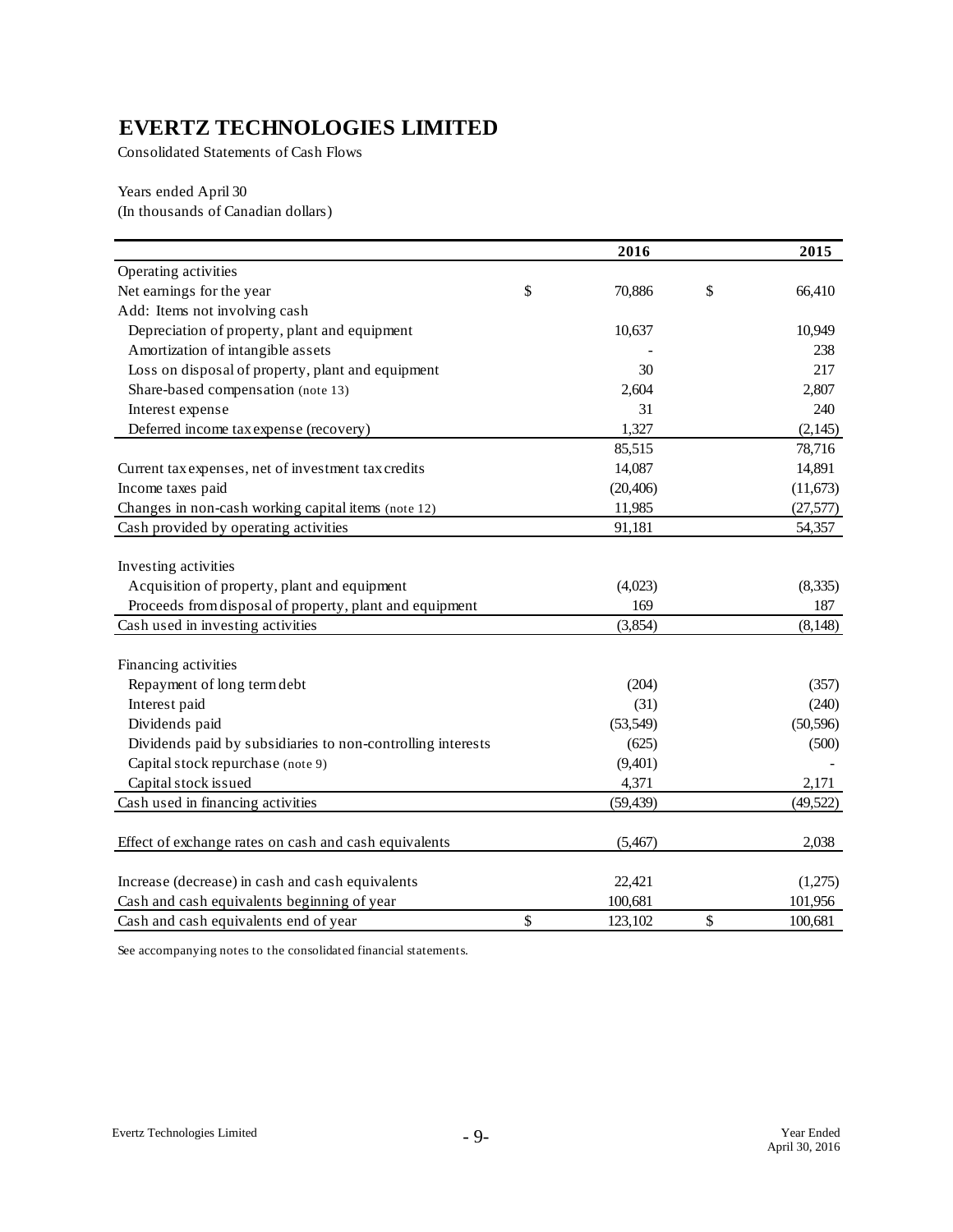#### **NOTES TO THE CONSOLIDATED FINANCIAL STATEMENTS**

Years ended April 30, 2016 and 2015

(in thousands of Canadian dollars, except for "number of common shares", "number of options" and "per share" information)

Evertz Technologies Limited ("Evertz" or the "Company") is incorporated under the *Canada Business Corporations Act*. The Company is incorporated and domiciled in Canada and the registered head office is located at 5292 John Lucas Drive, Burlington, Ontario, Canada. The Company is a leading supplier of software, equipment and technology solutions to content creators, broadcasters, specialty channels and television service providers. The Company designs, manufactures and distributes video and audio infrastructure equipment for the production, post– production, broadcast and telecommunications markets.

#### **1. STATEMENT OF COMPLIANCE**

These consolidated financial statements have been prepared in accordance with International Financial Reporting Standards ("IFRS") as issued by the International Accounting Standards Board ("IASB").

These consolidated financial statements were authorized for issue by the Board of Directors on June 8, 2016.

#### **2. SIGNIFICANT ACCOUNTING POLICIES**

Outlined below are those policies considered particularly significant:

#### *Basis of Measurement*

These financial statements have been prepared on the historical cost basis except for certain financial assets and liabilities which are stated at fair value. Historical cost is generally based on the fair value of the consideration given in exchange for assets.

#### *Functional and Presentation Currency*

These financial statements are presented in Canadian dollars, which is the Company's functional currency. All financial information presented in Canadian dollars has been rounded to the nearest thousand, except per share amounts.

#### *Basis of Consolidation*

These financial statements incorporate the financial statements of the Company and entities controlled by the Company (its subsidiaries). Control is achieved where the Company has power over an entity, has exposure or rights to variable returns from its involvement with the entity and has the ability to use its power over the entity to affect the amount of the investor's returns.

The results of subsidiaries acquired or disposed of are included in the consolidated statements of earnings and comprehensive earnings from the effective date of acquisition of control and up to the effective date of disposal of control, as appropriate. Total comprehensive earnings of subsidiaries is attributed to the owners of the Company and to the non-controlling interests even if this results in the non-controlling interests having a deficit balance.

All intra-Company transactions, balances, income and expenses are eliminated in full on consolidation.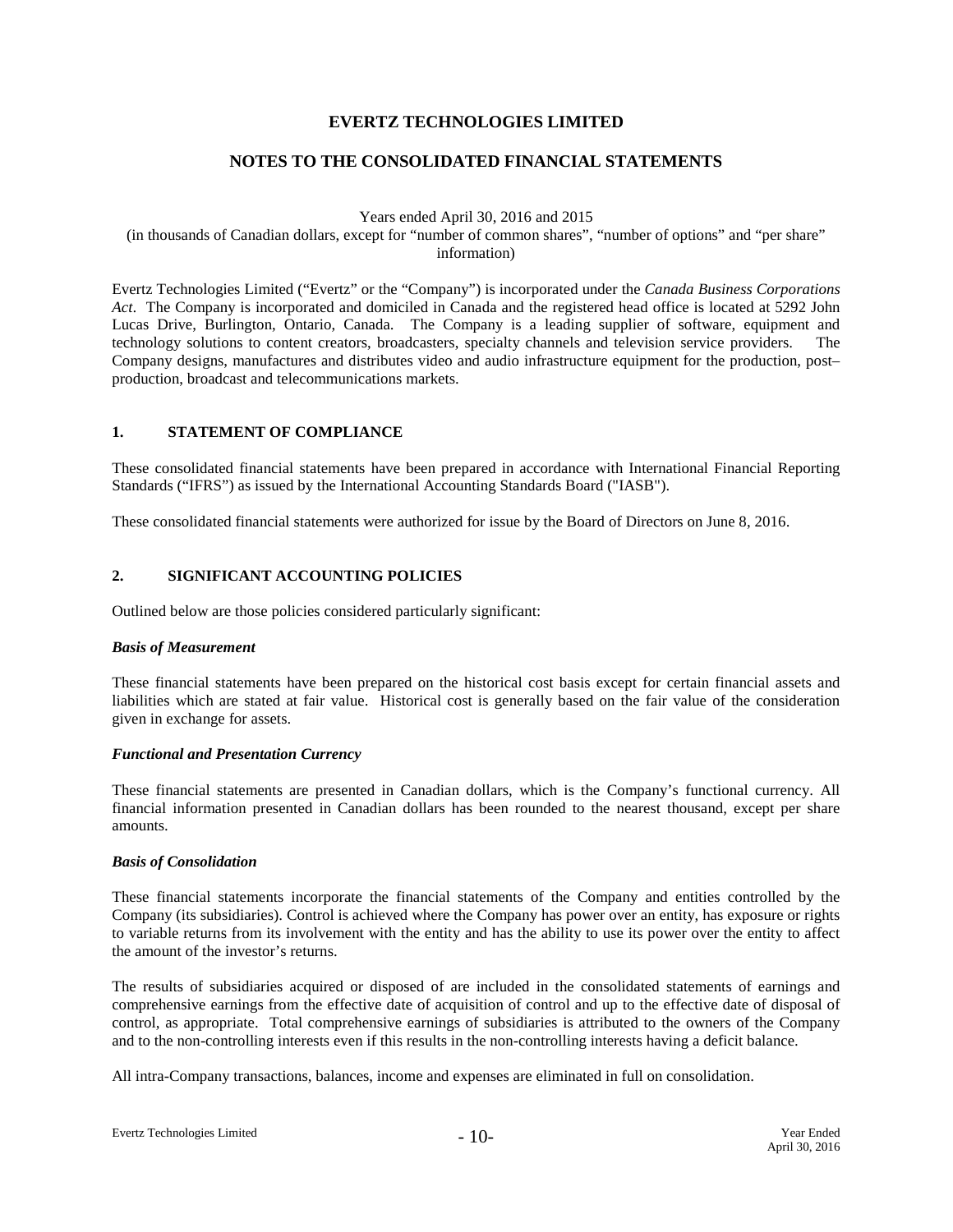#### *Business Combinations*

Business combinations are accounted for using the acquisition method. The cost of the acquisition is measured at the aggregate of the fair values, at the date of acquisition, of assets transferred, liabilities incurred or assumed, and equity instruments issued by the Company. The acquiree's identifiable assets and liabilities assumed are recognized at their fair value at the acquisition date. Acquisition-related costs are recognized in earnings as incurred. Any contingent consideration is measured at fair value on date of the acquisition and is included as part of the consideration transferred. The fair value of the contingent consideration liability is re-measured at each reporting date with corresponding gain/loss recognized in earnings. The excess of the consideration over the fair value of the net identifiable assets and liabilities acquired is recorded as goodwill.

On an acquisition by acquisition basis, any non-controlling interest is measured either at the fair value of the noncontrolling interest or at the fair value of the proportionate share of the net identifiable assets acquired. Goodwill arising on an acquisition of a business is carried at cost as established at the date of acquisition of the business less accumulated impairment losses, if any.

#### *Revenue Recognition*

Revenue is measured at the fair value of consideration received or receivable, net of discounts and after eliminating intercompany sales.

Where revenue arrangements have separately identifiable components, the consideration received or receivable is allocated to each identifiable component and the applicable revenue recognition criteria are applied to each of the components.

Revenue is derived from the sale of hardware and software solutions including related services, training and commissioning. Revenue from sales of hardware and software are recognized upon shipment, provided that the significant risks and rewards of ownership have been transferred to the customer, the Company retains neither continuing managerial involvement to the degree usually associated with ownership nor effective control over the goods sold, revenue can be reliably measured and its probable that the economic benefits will flow to the Company. Service revenue is recognized as services are performed.

Certain of the Company's contracts are long-term in nature. When the outcome of the contract can be assessed reliably, the Company recognizes revenue on long-term contracts using the percentage of completion method, based on costs incurred relative to the estimated total contract costs. When the outcome of the contract cannot be assessed reliably contract costs incurred are immediately expensed and revenue is recognized only to the extent that costs are considered likely to be recovered.

#### *Finance Income*

Interest revenue is recognized when it is probable that the economic benefits will flow to the Company and the amount of revenue can be measured reliably. Interest revenue is accrued on a time basis, by reference to the principal outstanding and at the effective interest rate applicable, which is the rate that exactly discounts estimated future cash receipts through the expected life of the financial asset to that asset's net carrying amount on initial recognition.

#### *Cash and Cash Equivalents*

Cash and cash equivalents include cash on hand and in the bank, net of outstanding bank overdrafts.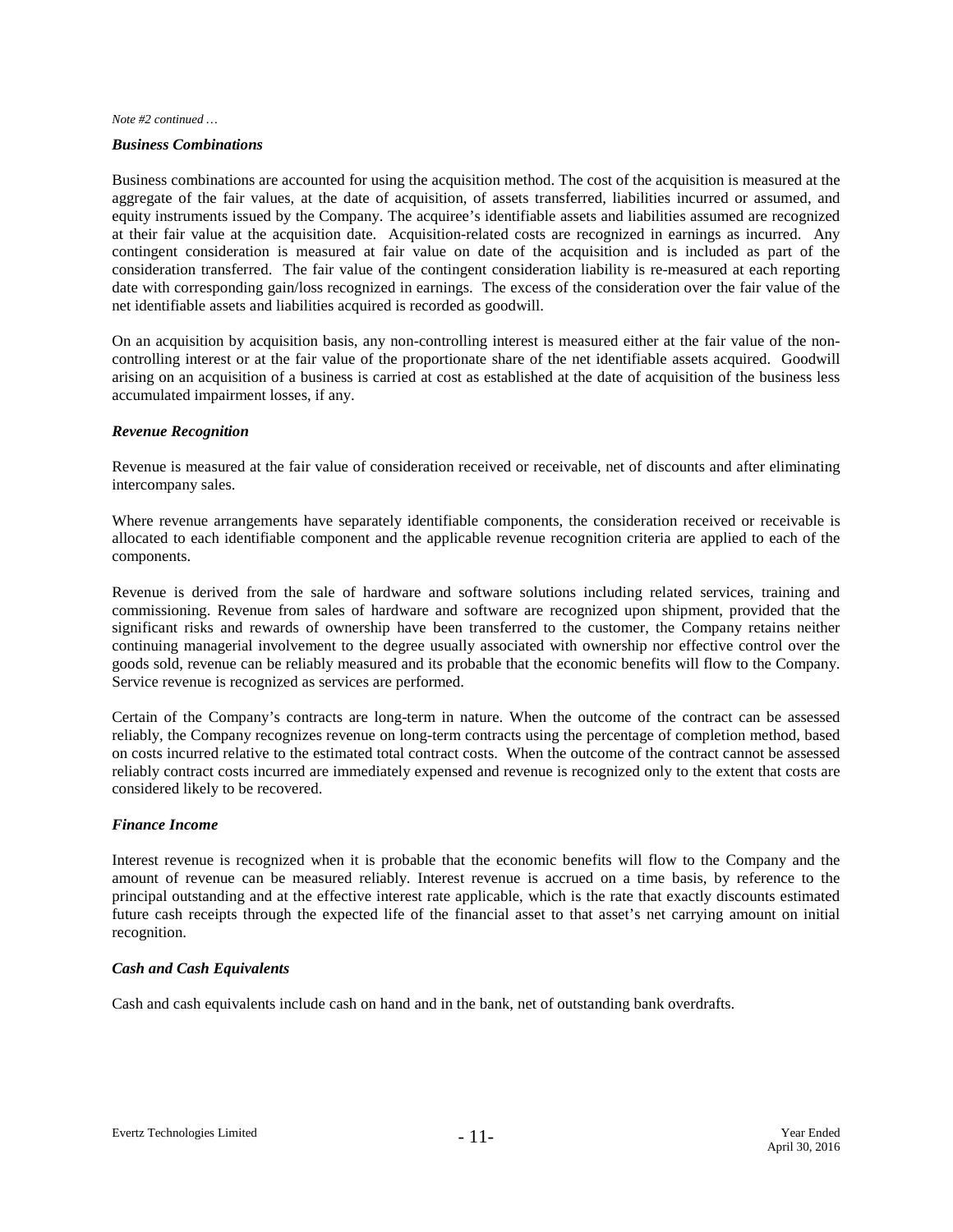#### *Inventories*

Inventories consist of raw materials and supplies, work in progress and finished goods. Inventories are stated at the lower of cost and net realizable value. Cost is determined on a weighted average basis and includes raw materials, the cost of direct labour applied to the product and the overhead expense.

Net realizable value represents the estimated selling price for inventories less all estimated costs of completion and costs necessary to make the sale.

#### *Property, Plant and Equipment*

Property, plant and equipment are stated at cost less accumulated depreciation and any recognized impairment loss. Where the costs of certain components of an item of property, plant and equipment are significant in relation to the total cost of the item, they are accounted for and depreciated separately. Depreciation expense is calculated based on depreciable amounts which is the cost of an asset less residual value and is recognized in earnings on a straightline basis over the estimated useful life of the related asset. Borrowing costs are capitalized to the cost of qualifying assets that take a substantial period of time to be ready for their intended use.

The estimated useful lives are as follows:

| Asset                              | <b>Basis</b>  | Rate            |
|------------------------------------|---------------|-----------------|
| Office furniture and equipment     | Straight-line | 10 years        |
| Research and development equipment | Straight-line | 5 years         |
| Machinery and equipment            | Straight-line | $5 - 15$ years  |
| Leaseholds                         | Straight-line | 5 years         |
| <b>Building</b>                    | Straight-line | $10 - 40$ years |
| Airplanes                          | Straight-line | $10 - 20$ years |

The gain or loss arising on the disposal or retirement of an asset is determined as the difference between the sales proceeds and the carrying amount of the asset and is recognized in earnings.

The Company reviews the residual value, estimated useful life and the depreciation method at least annually.

#### *Impairment of Non-Financial Assets*

Goodwill is tested for impairment annually, or whenever events or changes in circumstances indicate that the carrying amount may be more than its recoverable amount. At each reporting period, the Company reviews the carrying amounts of its other non-financial assets to determine whether there is any indication that those assets have suffered an impairment loss. If any such indication exists, the recoverable amount of the asset is estimated in order to determine the extent of the impairment loss (if any). Where the asset does not generate cash inflows that are largely independent from other assets, the Company estimates the recoverable amount of the cash-generating unit ("CGU") to which the asset belongs. Goodwill is allocated to a group of CGU's based on the level at which it is monitored for internal reporting purposes.

Recoverable amount is the higher of fair value less costs to sell and value in use. In assessing value in use, the estimated future cash flows are discounted to their present value using a pre-tax discount rate that reflects current market assessments of the time value of money and the risks specific to the asset for which the estimates of future cash flows have not been adjusted.

If the recoverable amount of an asset or CGU is estimated to be less than its carrying amount, the carrying amount of the asset or CGU is reduced to its recoverable amount. An impairment loss relating to a CGU to which goodwill has been allocated, is allocated to the carrying amount of the goodwill first. An impairment loss is recognized immediately in earnings.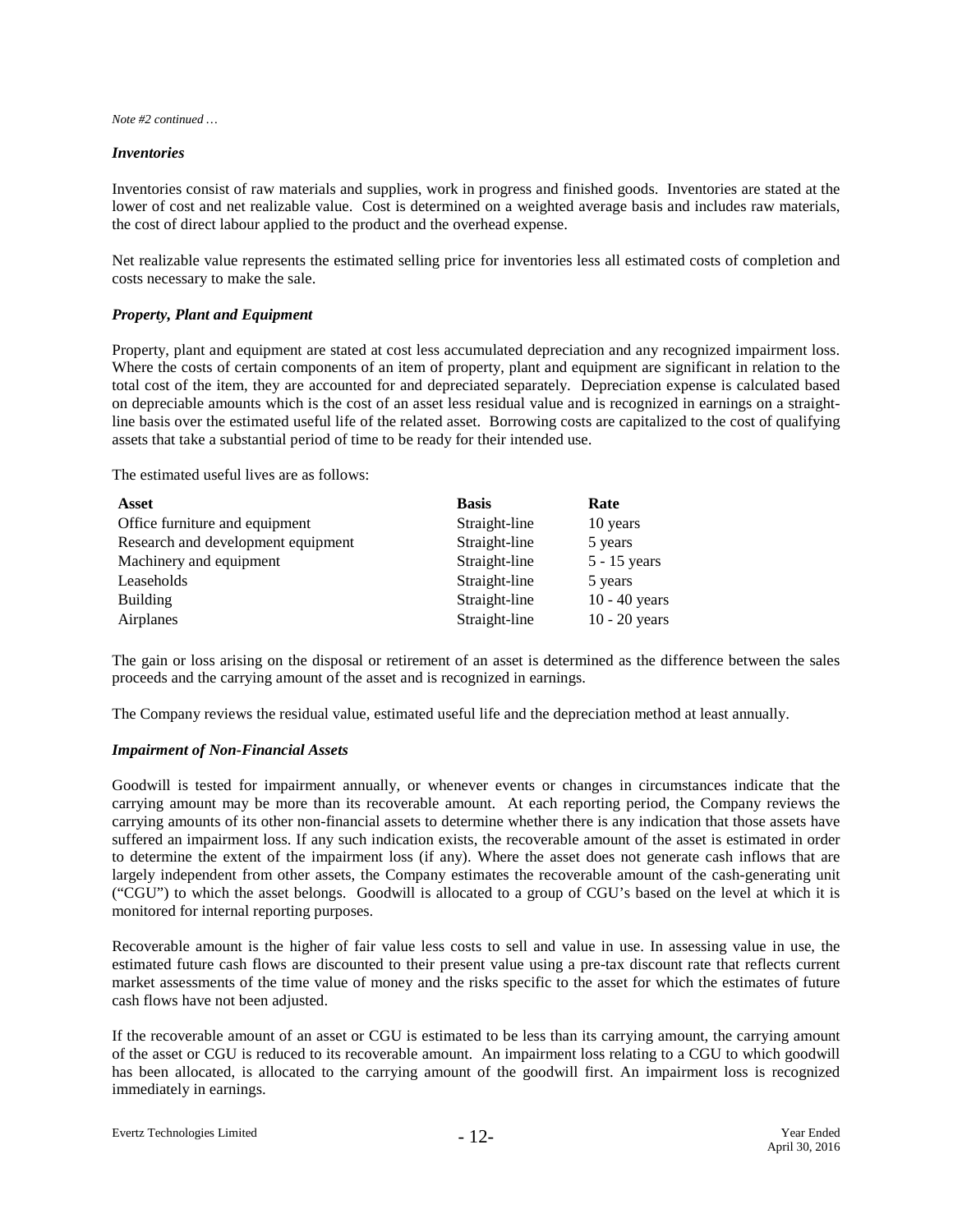An impairment loss in respect of goodwill is not reversed. Where an impairment loss subsequently reverses for other non-financial assets, the carrying amount of the asset or CGU is increased to the revised estimate of its recoverable amount, but so that the increased carrying amount does not exceed the carrying amount that would have been determined had no impairment loss been recognized for the asset or CGU in prior years. A reversal of an impairment loss is recognized immediately in earnings.

#### *Intangible Assets*

#### *Intangible Assets*

Intangible assets represent intellectual property acquired through business acquisitions and are recorded at cost less any impairment loss and are amortized using the straight–line method over a four–year period. The estimated useful life and amortization method are reviewed at the end of each reporting period.

#### *Research and Development*

All research and development expenditures are expensed as incurred unless a development project meets the criteria for capitalization. Development expenditures are capitalized only if development costs can be measured reliably, the product or process is technically and commercially feasible, future economic benefits are probable and the Company intends to and has sufficient resources to complete development and to use or sell the asset. No internally generated intangible assets have been recognized to date.

Research and development expenditures are recorded gross of investment tax credits and related government grants. Investment tax credits for scientific research and experimental development are recognized in the period the qualifying expenditures are incurred if there is reasonable assurance that they will be realized.

#### *Provisions*

Provisions are recognized when the Company has a present obligation (legal or constructive) as a result of a past event, it is probable that the Company will be required to settle that obligation and a reliable estimate can be made of the amount of the obligation.

The amount recognized as a provision is the best estimate of the consideration required to settle the present obligation at the reporting period, taking into account the risks and uncertainties surrounding the obligation. Where a provision is measured using the cash flows estimated to settle the present obligation, its carrying amount is the present value of those cash flows.

When some or all of the economic benefits required to settle a provision are expected to be recovered from a third party, a receivable is recognized as an asset if it is virtually certain that reimbursement will be received and the amount of the receivable can be measured reliably.

#### *Leasing*

Leases are classified as finance leases whenever the terms of the lease transfer substantially all the risks and rewards of ownership to the lessee. All other leases are classified as operating leases.

Assets held under finance leases are recognised as assets of the Company at their fair value or, if lower, at the present value of the minimum lease payments, each determined at the inception of the lease. The corresponding liability to the lessor is included in the statement of financial position as a finance lease obligation.

Rentals payable under operating leases are charged to earnings on a straight-line basis over the term of the relevant lease.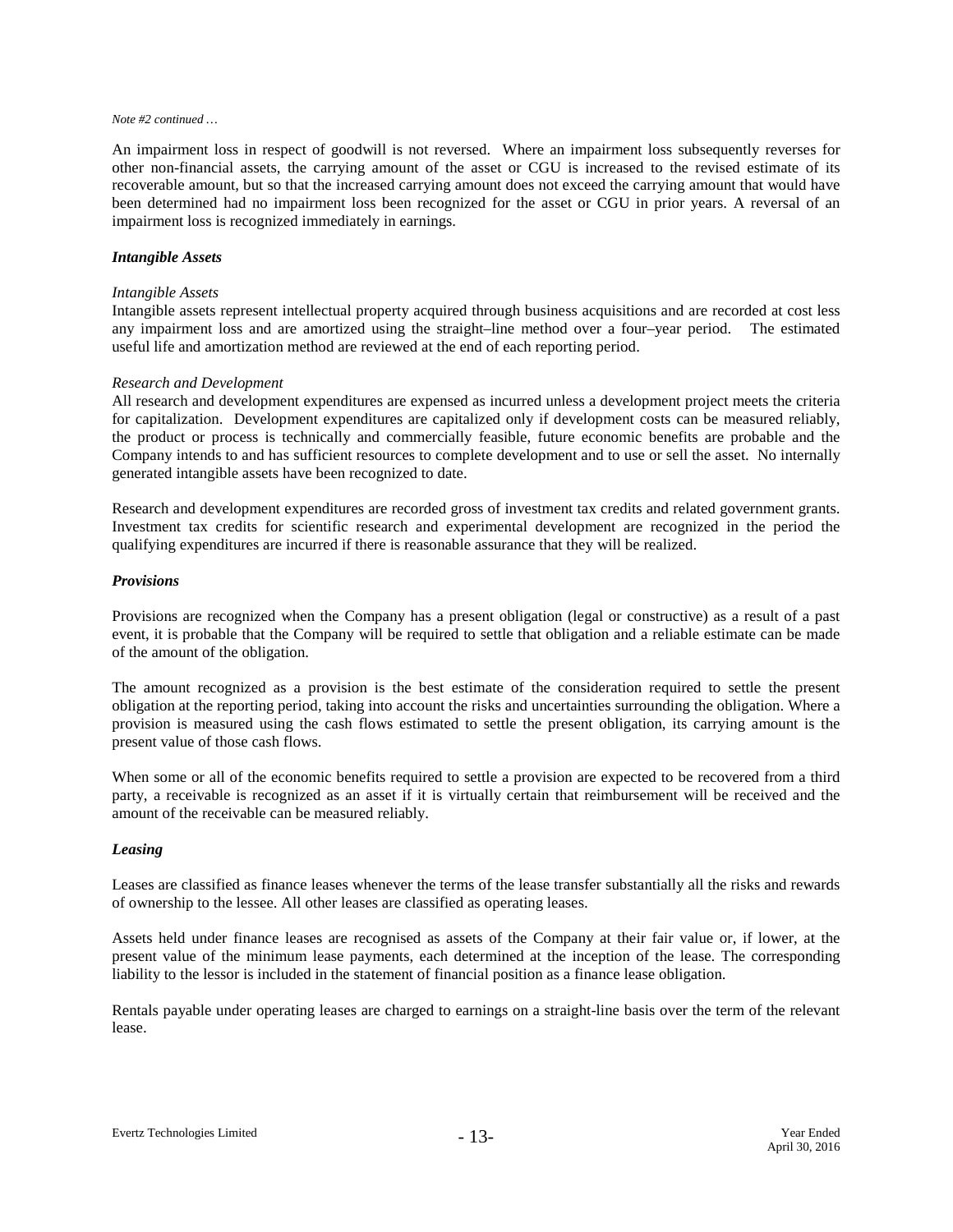#### *Foreign Currency Translation*

The individual financial statements of each subsidiary entity are presented in the currency of the primary economic environment in which the entity operates (its functional currency). For the purpose of the consolidated financial statements, the results and financial position of each group entity are presented in Canadian dollars ("CDN"), which is the functional currency of the parent Company and the presentation currency for the financial statements.

In preparing the financial statements of the individual entities, transactions in currencies other than the entity's functional currency (foreign currencies) are recognized at the rates of exchange prevailing at the dates of the transactions. At the end of each reporting period, monetary items denominated in foreign currencies are retranslated at the rates prevailing at that date. Exchange differences are recognized in earnings in the period in which they arise. Non-monetary items that are measured in terms of historical cost in a foreign currency are not retranslated.

For the purpose of presenting consolidated financial statements, the assets and liabilities of the Company's foreign operations are expressed in Canadian dollars using exchange rates prevailing at the end of the reporting period. Income and expense items are translated at the average exchange rates for the period. Foreign currency gains and losses are recognized in other comprehensive earnings. The relevant amount in cumulative foreign currency translation adjustment is reclassified into earnings upon disposition or partial disposition of a foreign operation and attributed to non-controlling interests as appropriate.

#### *Income Taxes*

#### *Current Tax*

The tax currently payable is based on taxable profit for the year. Taxable profit differs from net earnings as reported in the statement of earnings because it excludes items of income or expense that are taxable or deductible in other years and it further excludes items that are never taxable or deductible. The Company's liability for current tax is calculated using tax rates that have been enacted or substantively enacted by the statement of financial position date.

#### *Deferred Tax*

Deferred tax is the tax expected to be payable or recoverable on unused tax losses and credits, as well as differences between the carrying amounts of assets and liabilities in the financial statements and the corresponding tax bases used in the computation of taxable profit. Deferred tax liabilities are generally recognized for all taxable temporary differences and deferred tax assets are recognized to the extent that it is probable that taxable profits will be available against which unused tax losses, credits and other deductible temporary differences can be utilized. Such assets and liabilities are not recognized if the temporary difference arises from the initial recognition of goodwill or from the initial recognition (other than in a business combination) of other assets and liabilities in a transaction that affects neither the taxable profit nor the accounting profit.

The carrying amount of deferred tax assets is reviewed at each reporting period and reduced to the extent that it is no longer probable that sufficient taxable profits will be available to allow all or part of the asset to be recovered.

Deferred tax is calculated at the tax rates that are expected to apply in the period when the liability is settled or the asset is realized. The measurement of deferred tax liabilities and assets reflects the tax consequences that would follow from the manner in which the Company expects, at the end of the reporting period, to recover or settle the carrying amount of its assets and liabilities. Deferred tax is charged or credited to earnings, except when it relates to items charged or credited directly to other comprehensive earnings or equity, in which case the deferred tax is also dealt with in other comprehensive earnings or equity.

#### *Share Based Compensation*

Equity settled share based payments to employees and others providing similar services are measured at the fair value of the equity instruments at the grant date. Details regarding the determination of the fair value of equity settled share based transactions are set out in note 13.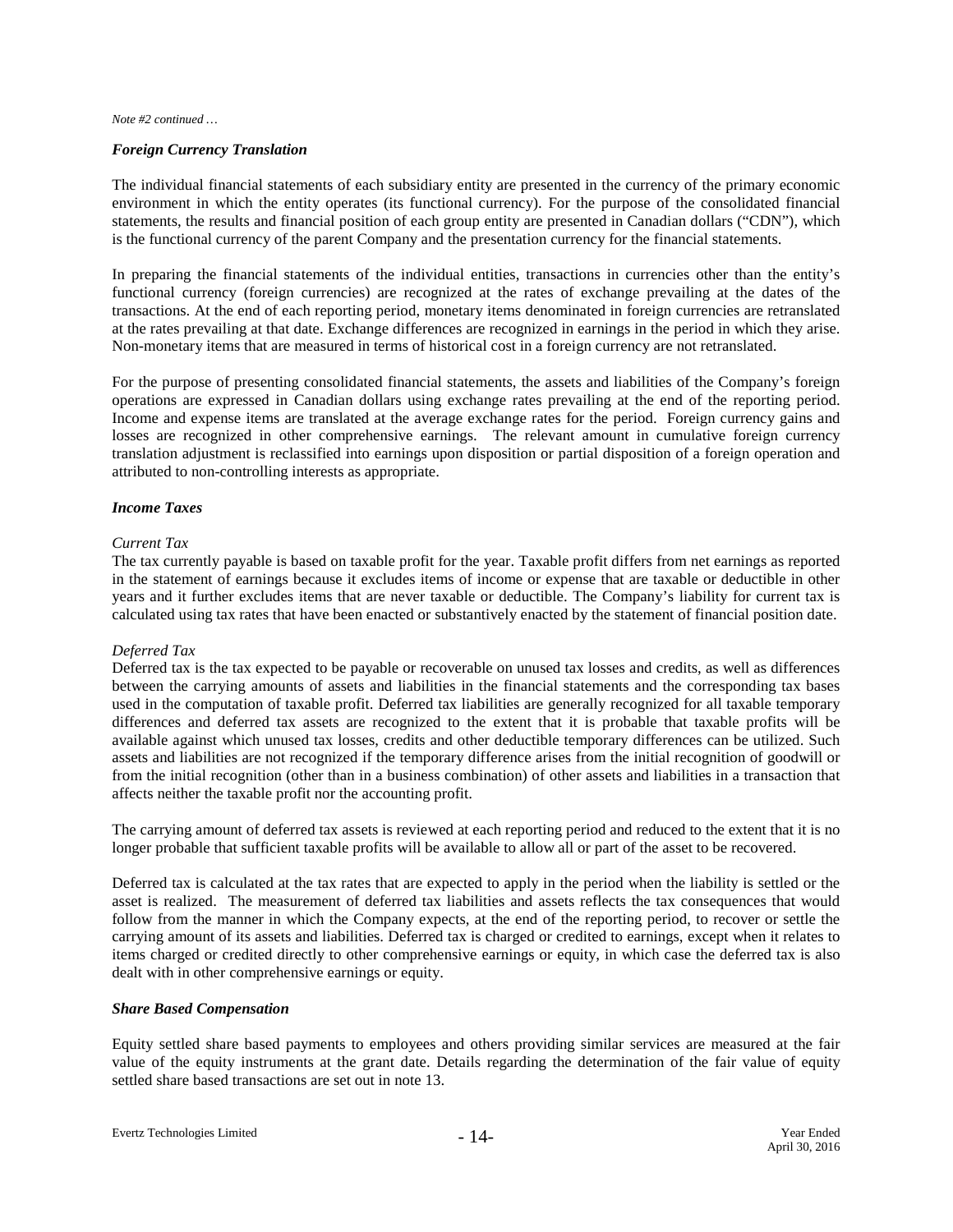The fair value determined at the grant date of the equity settled share based payments is expensed on a straight-line basis over the vesting period of the option based on the Company's estimate of the number of equity instruments that will eventually vest. At each reporting period, the Company revises its estimate of the number of equity instruments expected to vest. The impact of the revision of the original estimates, if any, is recognized in earnings such that the cumulative expense reflects the revised estimate, with a corresponding adjustment to share based payment reserve.

Cash settled share based earnings to employees or others providing similar services are measured at the fair value of the instruments at the grant date. The fair value is recognized as an expense with a corresponding increase in liabilities over the vesting period of the option grant. At each reporting period, the Company revises its estimate of fair value and the number of instruments expected to vest. The impact of the revision of the original estimates, if any, is recognized in earnings such that the cumulative expense reflects the revised estimate, with a corresponding adjustment to liabilities.

#### *Earnings Per Share*

The Company presents basic and diluted earnings per share ("EPS") data for its common shares. Basic EPS is calculated by dividing the net earnings attributable to shareholders by the weighted average number of common shares outstanding during the period. Diluted EPS is determined by adjusting the net earnings attributable to shareholders and the weighted average number of common shares outstanding for the effects of all potentially dilutive common shares, which is comprised of share options granted to employees with an exercise price below the average market price.

#### *Finance Costs*

Finance costs directly attributable to the acquisition, construction or production of qualifying assets, which are assets that necessarily take a substantial period of time to get ready for their intended use or sale, are added to the cost of those assets, until such time as the assets are substantially ready for their intended use or sale.

Investment income earned on the temporary investment of specific borrowings pending their expenditure on qualifying assets is deducted from the borrowing costs eligible for capitalisation.

All other finance costs are recognized in earnings in the period in which they are incurred.

#### *Investment Tax Credits*

The Company is entitled to investment tax credits, which are earned as a percentage of eligible research and development expenditures incurred in each taxation year. Investment tax credits relate entirely to the Company's research and development expenses in the consolidated statements of earnings but are presented separately in the consolidated statements of earnings for information purposes. Investment tax credits are recognized and recorded within income tax receivable or as a reduction of income tax payable, when there is reasonable assurance they will be received.

#### *Financial Instruments*

The Company's financial assets and liabilities which are initially recorded at fair value and subsequently measured based on their assigned classifications as follows:

| <b>Asset/Liability</b>      | Category              | <b>Measurement</b>                  |
|-----------------------------|-----------------------|-------------------------------------|
| Cash and cash equivalents   | Loans and receivables | Amortized cost                      |
| Trade and other receivables | Loans and receivables | Amortized cost                      |
| Trade and other payables    | Other liabilities     | Amortized cost                      |
| Long term debt              | Other liabilities     | Amortized cost                      |
| Evertz Technologies Limited | $-15-$                | <b>Year Ended</b><br>$A = 120.2016$ |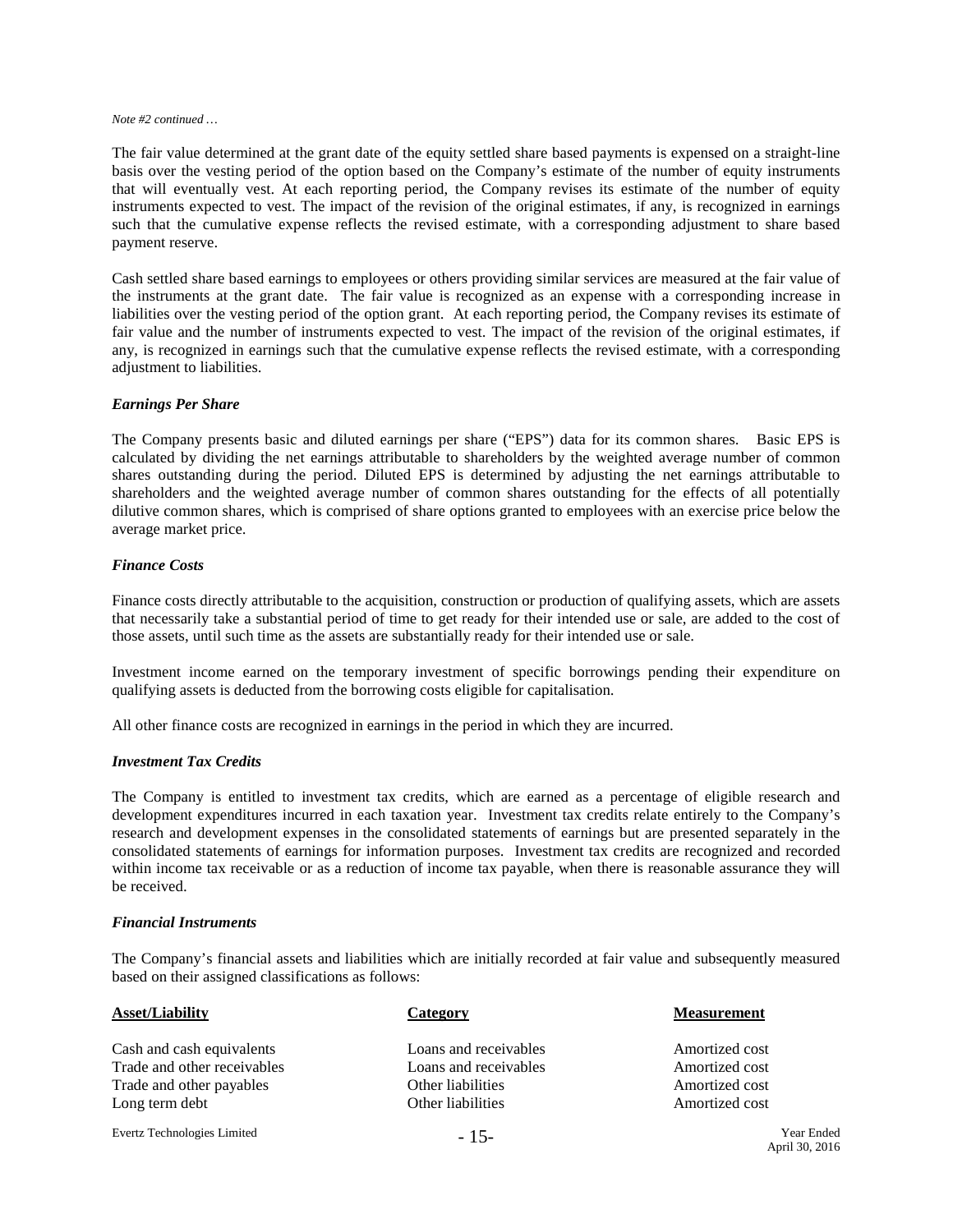#### *Financial Assets*

All financial assets are initially measured at fair value, plus transaction costs, except for those financial assets classified as fair value through profit or loss, which are initially measured at fair value. Transaction costs in respect of financial instruments that are classified as fair value through profit or loss are recognized in earnings immediately. Transaction costs in respect of other financial instruments are included in the initial measurement of the financial instrument.

Financial assets are classified into the following specific categories: financial assets "at fair value through profit or loss" ("FVTPL"), "held-to-maturity" investments, "available-for-sale" ("AFS") financial assets and "loans and receivables". The classification depends on the nature and purpose of the financial assets and is determined at the time of initial recognition.

Financial assets at FVTPL are stated at fair value, with any gains or losses arising on re-measurement recognized in earnings.

#### *Impairment of Financial Assets*

Financial assets, other than those at FVTPL, are assessed for indicators of impairment at each reporting period. Financial assets are impaired where there is objective evidence that, as a result of one or more events that occurred after the initial recognition of the financial asset, the estimated future cash flows of the investment have been affected. For certain categories of financial assets, such as trade and other receivables, assets that are assessed not to be impaired individually are, in addition, assessed for impairment on a collective basis. Objective evidence of impairment of a financial asset can include a significant or prolonged decline in the fair value of an asset, default or delinquency by a debtor, indication that a debtor will enter bankruptcy or financial re-organization or the disappearance of an active market for a security.

For financial assets carried at amortized cost, the amount of the impairment is the difference between the asset's carrying amount and the present value of estimated future cash flows, discounted at the financial asset's original effective interest rate.

The carrying amount of the financial asset is reduced by the impairment loss directly for all financial assets with the exception of trade receivables, where the carrying amount is reduced through the use of an allowance account. When a trade receivable is considered uncollectible, it is written off against the allowance account. Subsequent recoveries of amounts previously written off are credited against the allowance account. Changes in the carrying amount of the allowance account are recognized in earnings.

#### *Financial Liabilities and Equity Instruments Issued by the Company*

Financial liabilities at FVTPL are stated at fair value, with any gains or losses arising on re-measurement recognized in earnings. The net gain or loss recognized in earnings incorporates any interest paid on the financial liability and is included in the "other income and expenses" line item in the consolidated statements of earnings.

An equity instrument is any contract that evidences a residual interest in the assets of an entity after deducting all of its liabilities. Equity instruments issued by the Company are recognized at the proceeds received, net of direct issue costs.

Other financial liabilities, including long term debt, are initially measured at fair value, net of transaction costs. Other financial liabilities are subsequently measured at amortized cost using the effective interest method, with interest expense recognized on an effective yield basis.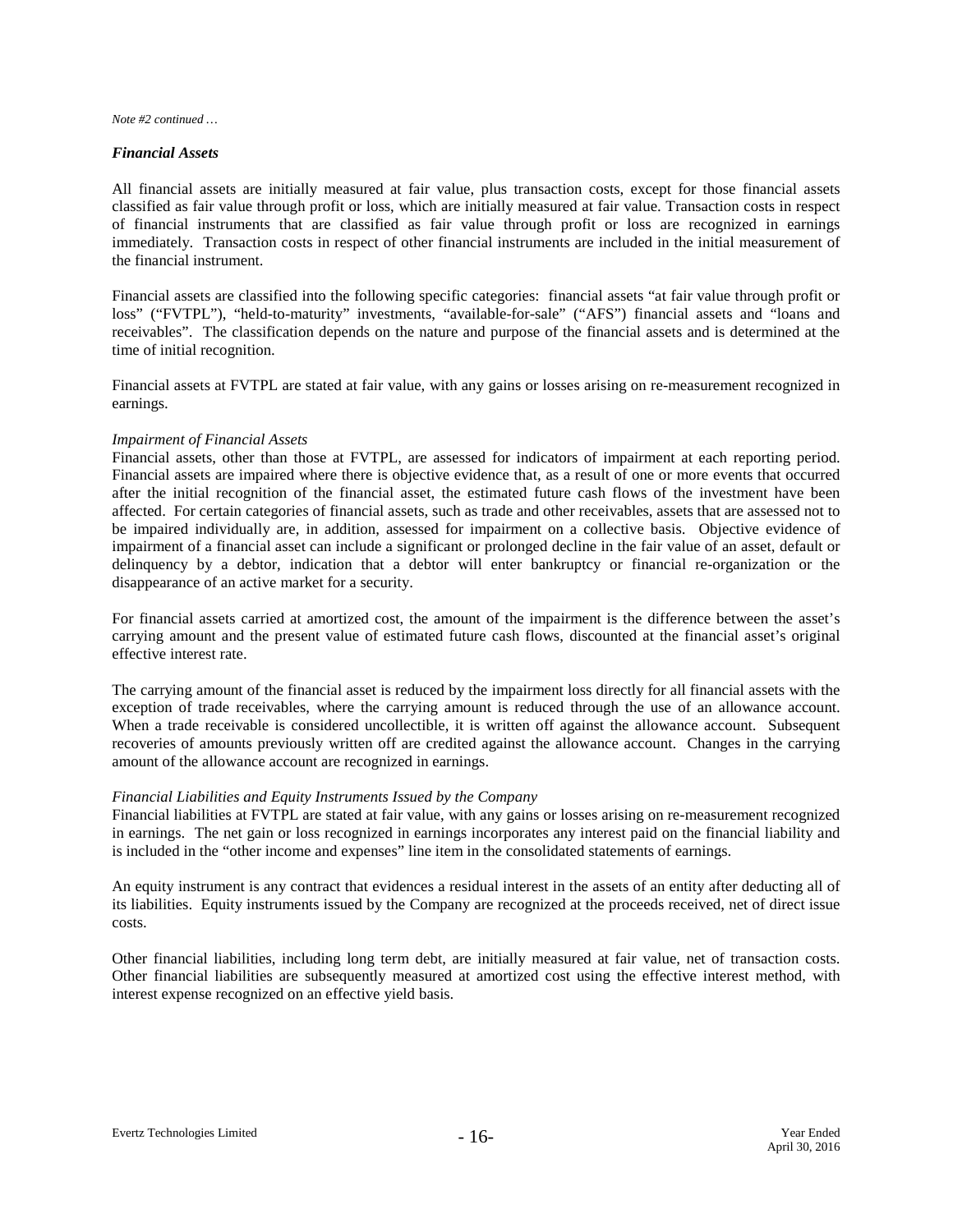#### *Use of Estimates and Judgments*

The preparation of financial statements in conformity with IFRS requires management to make judgments, estimates and assumptions that affect the reported amounts of assets and liabilities and disclosure of contingent assets and liabilities at the date of the financial statements and the reported amounts of revenues and expenses during the year. Consequently, actual results could differ from those estimates. Those estimates and underlying assumptions are reviewed on an ongoing basis. Revisions to accounting estimates are recognized in the period in which the estimate is revised and in any future periods affected. Significant estimates include the determination of the allowance for doubtful accounts for trade receivables, provision for inventory obsolescence, the useful life of property, plant and equipment for depreciation, amortization and valuation of net recoverable amount of property, plant and equipment, determination of fair value for share based compensation, evaluating deferred income tax assets and liabilities, the determination of fair value of financial instruments and the likelihood of recoverability, and the determination of implied fair value of goodwill and implied fair value of assets and liabilities for purchase price allocation purposes and goodwill impairment test purposes.

Significant items requiring the use of judgment in application of accounting policies and assumptions include the determination of functional currencies, classification of financial instruments, classification of leases, application of the percentage of completion method on long-term contracts, degree of componentization applied when calculating amortization of property, plant and equipment, and identification of cash generating units for impairment testing purposes.

#### *Operating Segments*

An operating segment is a component of the Company that engages in business activities from which it may earn revenues and incur expenses, including revenues and expenses that relate to transactions with any of the Company's other components. The Company reviewed its operations and determined that it operates a single reportable segment, the television broadcast equipment market. The single reportable operating segment derives its revenue from the sale of hardware and software solutions including related services, training and commissioning.

#### **Changes in Accounting Policies**

#### **New and Revised IFRSs Issued but Not Yet Effective**

Following is a listing of amendments, revisions and new International Financial Reporting Standards issued but not yet effective. Unless otherwise indicated, earlier application is permitted. The Company has not yet determined the impact of the adoption of the following standards.

#### *Financial Instruments*

IFRS 9, *Financial instruments* ("IFRS 9") was issued by the IASB in July 2014 and will replace IAS 39, *Financial Instruments: Recognition and Measurement* ("IAS 39"). IFRS 9 introduces new requirements for the financial reporting of financial assets and financial liabilities. IFRS 9 is effective for annual periods beginning on or after January 1, 2018.

#### *Revenue*

IFRS 15, *Revenue from contracts with customers* ("IFRS 15") was issued by the IASB in May 2014 and will replace IAS 11, *Construction Contracts* and IAS 18 *Revenue*. IFRS 15 specifies how and when revenue will be recognized. IFRS 15 is effective for annual periods beginning on or after January 1, 2018.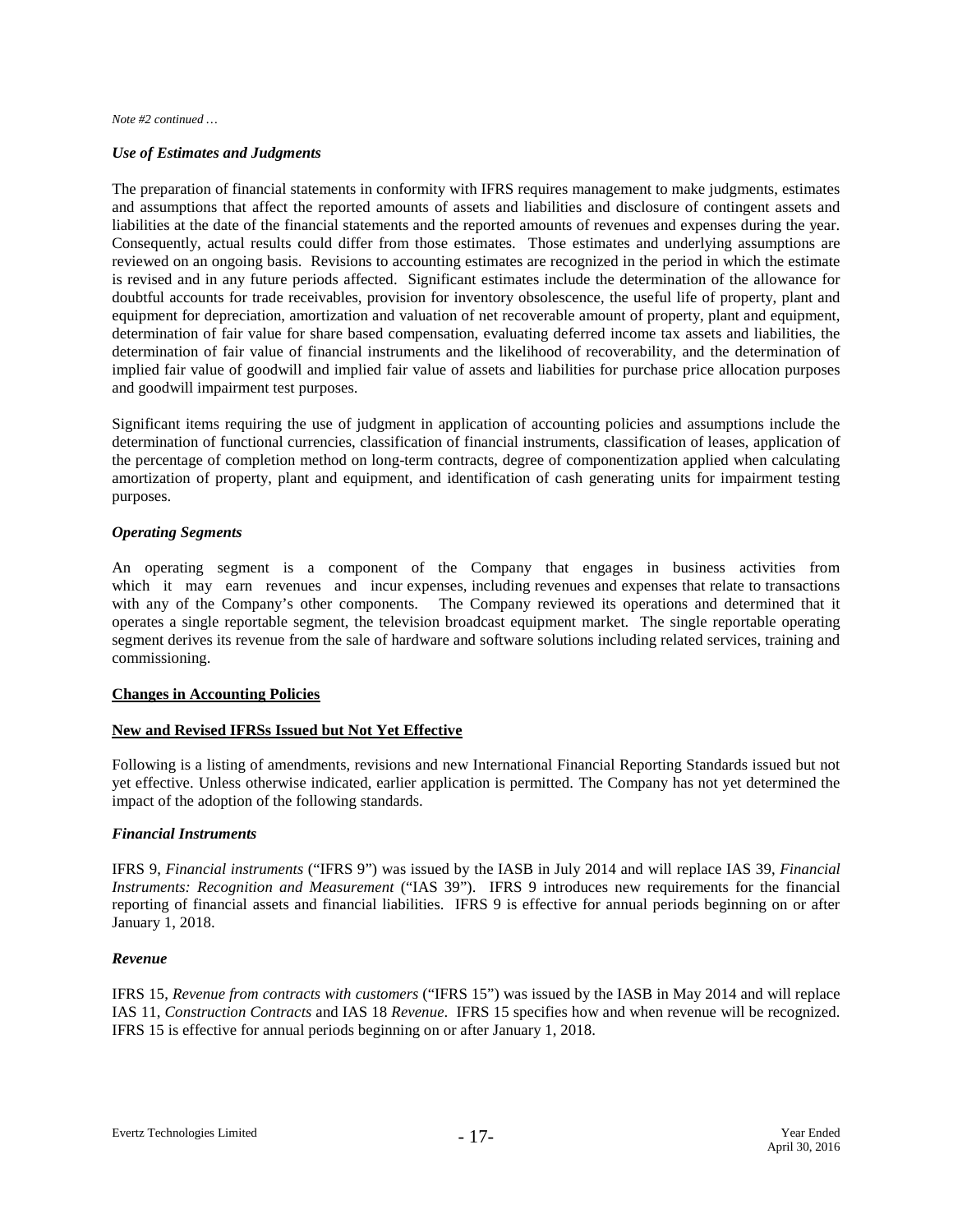#### *Leases*

IFRS 16, *Leases* ("IFRS 16") was issued by the IASB in January 2016 and will replace IAS 17, *Leases*. IFRS 16 introduces a single accounting model for lessees and for all leases with a term of more than 12 months, unless the underlying asset is of low value. A lessee will be required to recognize a right-of-use asset, representing its right to use the underlying asset, and a lease liability, representing its obligation to make lease payments. IFRS 16 is effective for annual periods beginning on or after January 1, 2019.

#### **3. TRADE AND OTHER RECEIVABLES**

|                                                                 |   | 2016   | 2015   |
|-----------------------------------------------------------------|---|--------|--------|
| Trade receivables                                               | S | 83.776 | 87,003 |
| Receivables on construction contracts, net of progress billings |   | 12,551 | 6,019  |
| Other receivables                                               |   | 1.108  | 2,381  |
|                                                                 |   | 97.435 | 95.403 |

#### **4. INVENTORIES**

|                           |   | 2016    | 2015    |
|---------------------------|---|---------|---------|
| Finished goods            | J | 75,396  | 71,315  |
| Raw material and supplies |   | 52,254  | 54,174  |
| Work in progress          |   | 28,307  | 28,770  |
|                           | S | 155,957 | 154,259 |

Cost of sales for the year ended April 30, 2016 was comprised of \$157,219 of inventory (2015 - \$151,729) and \$6,549 of inventory write-offs (2015 - \$6,465).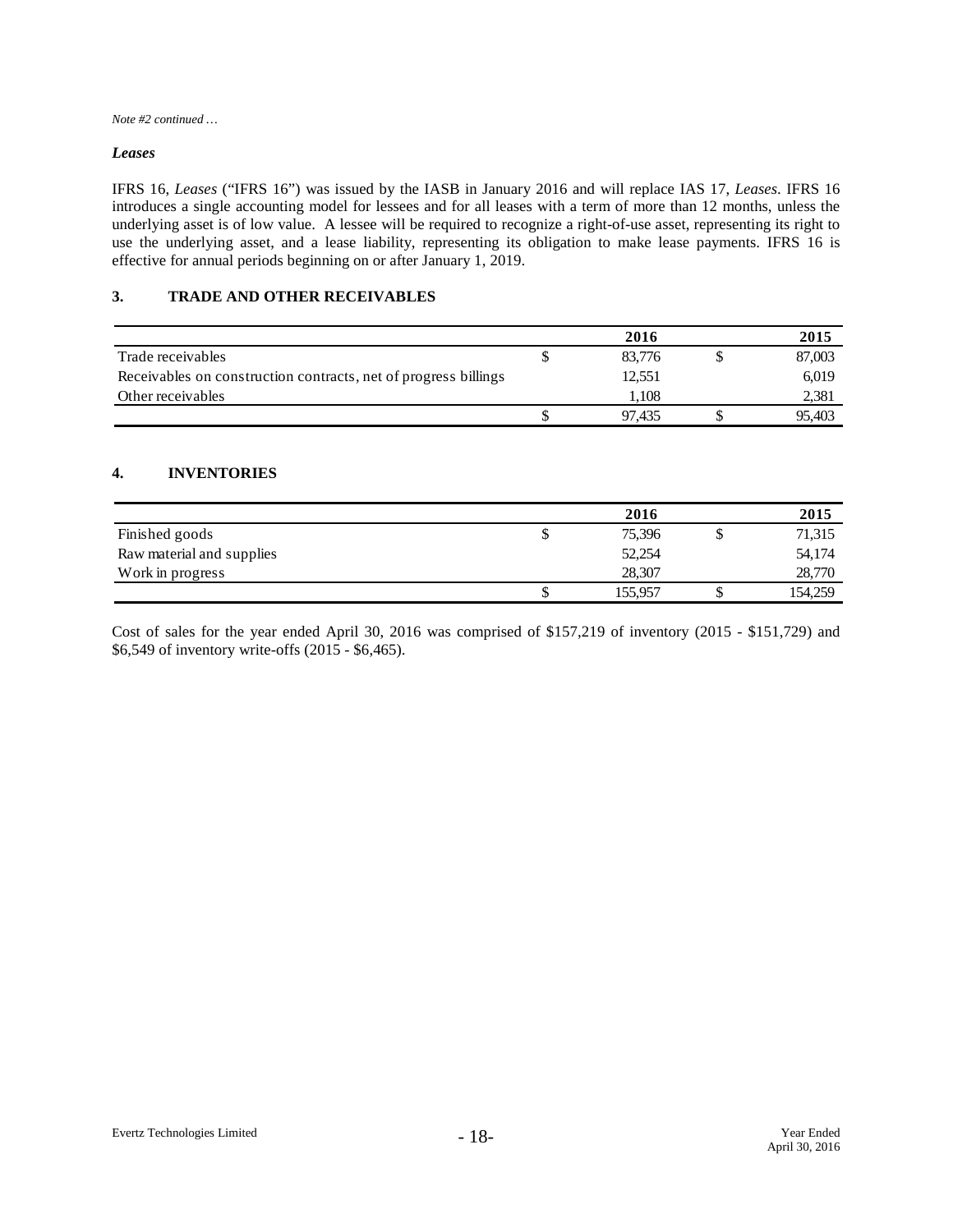## **5. PROPERTY, PLANT AND EQUIPMENT**

|                                    |               |                         | April 30, 2016      |               |        |     |                    |                     |              |
|------------------------------------|---------------|-------------------------|---------------------|---------------|--------|-----|--------------------|---------------------|--------------|
|                                    |               | Carrying<br>Accumulated |                     |               |        |     | <b>Accumulated</b> | Carrying            |              |
|                                    | Cost          |                         | <b>Depreciation</b> | <b>Amount</b> |        |     | Cost               | <b>Depreciation</b> | Amount       |
| Office furniture and equipment     | \$<br>3,065   | \$                      | 1,783               | \$            | 1,282  | \$. | 2.862              | \$<br>1.707         | \$<br>1,155  |
| Research and development equipment | 29,469        |                         | 20,672              |               | 8.797  |     | 29,046             | 16,764              | 12,282       |
| Airplanes                          | 19.727        |                         | 10.975              |               | 8.752  |     | 19.727             | 9.274               | 10,453       |
| Machinery and equipment            | 51,787        |                         | 39,226              |               | 12,561 |     | 48,970             | 35,599              | 13,371       |
| Leaseholds                         | 6,208         |                         | 4,595               |               | 1,613  |     | 5,981              | 4,088               | 1,893        |
| Land                               | 2,238         |                         |                     |               | 2,238  |     | 2,215              |                     | 2,215        |
| <b>Buildings</b>                   | 9.847         |                         | 2.119               |               | 7.728  |     | 9.574              | 1.863               | 7,711        |
|                                    | \$<br>122,341 |                         | 79,370              | \$            | 42,971 |     | 118.375            | \$<br>69,295        | \$<br>49,080 |

|                                 | Office      |     | Research                 |     |          |               |                  |    |                          |     |                          |                       |                          |              |           |
|---------------------------------|-------------|-----|--------------------------|-----|----------|---------------|------------------|----|--------------------------|-----|--------------------------|-----------------------|--------------------------|--------------|-----------|
|                                 | furniture   |     | and                      |     |          |               | <b>Machinery</b> |    |                          |     |                          |                       |                          |              |           |
|                                 | and         |     | development              |     |          |               | and              |    |                          |     |                          |                       |                          |              |           |
|                                 | equipment   |     | equipment Airplanes      |     |          | equipment     |                  |    | Leaseholds               |     |                          | <b>Land Buildings</b> |                          | <b>Total</b> |           |
| Cost                            |             |     |                          |     |          |               |                  |    |                          |     |                          |                       |                          |              |           |
| Balance as at April 30, 2014    | \$<br>2,507 | \$  | 25,839                   | \$. | 19,727   | \$            | 45,258           | \$ | 5,165                    | -S  | 2,330                    | S                     | 9,973                    | \$           | 110,799   |
| <b>Additions</b>                | 382         |     | 3,252                    |     |          |               | 3,892            |    | 809                      |     |                          |                       |                          |              | 8,335     |
| Foreign exchange adjustments    | (27)        |     | 14                       |     |          |               | 104              |    | 7                        |     | (115)                    |                       | (399)                    |              | (416)     |
| Disposals                       |             |     | (59)                     |     |          |               | (284)            |    |                          |     |                          |                       |                          |              | (343)     |
| Balance as at April 30, 2015    | \$<br>2,862 | \$  | 29,046                   |     | \$19,727 | \$            | 48,970           | \$ | 5,981                    | \$  | 2,215                    | \$                    | 9,574                    |              | \$118,375 |
| <b>Additions</b>                | 375         |     | 475                      |     |          |               | 2,928            |    | 232                      |     | $\overline{a}$           |                       | 13                       |              | 4,023     |
| Foreign exchange adjustments    | 56          |     | (52)                     |     |          |               | 594              |    | (5)                      |     | 23                       |                       | 260                      |              | 876       |
| Disposals                       | (228)       |     |                          |     |          |               | (705)            |    |                          |     |                          |                       |                          |              | (933)     |
| Balance as at April 30, 2016    | \$<br>3,065 | \$  | 29,469                   |     | \$19,727 | $\mathbf{s}$  | 51,787           | \$ | 6,208                    |     | \$2,238                  | \$                    | 9,847                    |              | \$122,341 |
|                                 |             |     |                          |     |          |               |                  |    |                          |     |                          |                       |                          |              |           |
| <b>Accumulated Depreciation</b> |             |     |                          |     |          |               |                  |    |                          |     |                          |                       |                          |              |           |
| Balance as at April 30, 2014    | \$<br>1,413 | \$. | 12,410                   | £.  | 7,966    | <sup>\$</sup> | 31.872           | £. | 3,423                    | \$. |                          | \$                    | 1,884                    |              | 58,968    |
| Depreciation for the year       | 338         |     | 4,391                    |     | 1,308    |               | 4,049            |    | 665                      |     |                          |                       | 198                      |              | 10,949    |
| Foreign exchange adjustments    | (44)        |     | 22                       |     |          |               | (108)            |    |                          |     |                          |                       | (219)                    |              | (349)     |
| Disposals                       | L,          |     | (59)                     |     | ä,       |               | (214)            |    | ÷.                       |     | $\overline{\phantom{a}}$ |                       | $\overline{\phantom{a}}$ |              | (273)     |
| Balance as at April 30, 2015    | \$<br>1,707 | \$  | 16,764                   | \$  | 9,274    | \$            | 35,599           | \$ | 4.088                    | \$  | $\blacksquare$           | \$                    | 1.863                    |              | 69,295    |
| Depreciation for the year       | 321         |     | 4,035                    |     | 1,701    |               | 3,897            |    | 507                      |     | $\overline{\phantom{a}}$ |                       | 176                      |              | 10,637    |
| Foreign exchange adjustments    | (18)        |     | (127)                    |     |          |               | 238              |    |                          |     |                          |                       | 80                       |              | 173       |
| Disposals                       | (227)       |     | $\overline{\phantom{a}}$ |     | ٠        |               | (508)            |    | $\overline{\phantom{a}}$ |     | $\overline{\phantom{a}}$ |                       | $\overline{\phantom{a}}$ |              | (735)     |
| Balance as at April 30, 2016    | \$<br>1,783 | \$  | 20,672                   |     | \$10,975 | \$            | 39,226           | \$ | 4,595                    | \$  | $\blacksquare$           | \$                    | 2,119                    | \$           | 79,370    |
|                                 |             |     |                          |     |          |               |                  |    |                          |     |                          |                       |                          |              |           |
| <b>Carrying amounts</b>         |             |     |                          |     |          |               |                  |    |                          |     |                          |                       |                          |              |           |
| At April 30, 2015               | \$<br>1,155 | \$  | 12,282                   | \$  | 10,453   | \$            | 13,371           | \$ | 1,893                    | \$  | 2,215                    | \$                    | 7,711                    | \$           | 49,080    |
| At April 30, 2016               | \$<br>1,282 | \$  | 8,797                    | \$  | 8,752    | \$            | 12,561           | \$ | 1,613                    |     | \$2,238                  | \$                    | 7,728                    | \$           | 42,971    |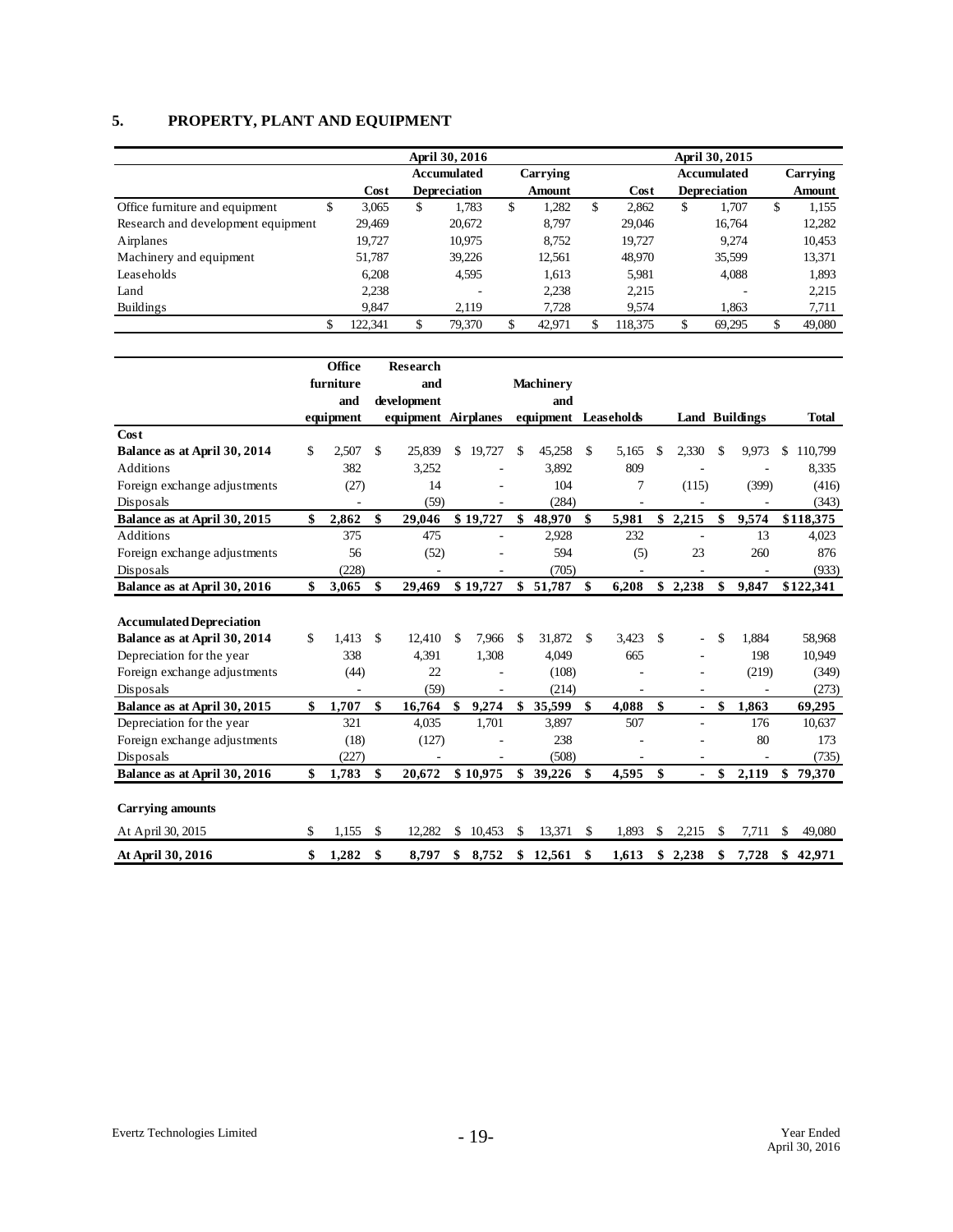#### **6. GOODWILL**

|                              | Cost   |
|------------------------------|--------|
| Balance as at April 30, 2014 | 18,269 |
| Foreign exchange differences | 44     |
| Balance as at April 30, 2015 | 18.313 |
| Foreign exchange differences | (27    |
| Balance as at April 30, 2016 | 18,286 |

The Company performs an impairment test annually on April 30<sup>th</sup> or whenever there is an indication of impairment. For purposes of testing for impairment, goodwill has been allocated to the following cash-generating units as follows:

|                          | April 30,    |  |        |
|--------------------------|--------------|--|--------|
|                          | 2016         |  | 2015   |
| Evertz Microsystems Ltd. | \$<br>12,581 |  | 12,622 |
| Holdtech Kft             | 5,346        |  | 5,346  |
| ATCI                     | 359          |  | 345    |
|                          | \$<br>18,286 |  | 18,313 |

The key assumptions used in performing the impairment tests as at April 30, 2016 are as follows:

| Method of determining recoverable amount: | Value in use |
|-------------------------------------------|--------------|
| Discount Rate:                            | 10.5%        |
| Perpetual growth rate:                    | $1-4\%$      |

#### *Recoverable Amount*

Management's past experience and future expectations of the business performance is used to make a best estimate of the expected revenue, earnings before interest, taxes, depreciation and amortization (" EBITDA") and operating cash flows for a five year period. Subsequent to the fifth year period the present value of the fifth year cash flows is calculated in perpetuity.

#### *Discount Rate*

The discount rate applied is a pretax rate that reflects the time value of money and risk associated with the business.

#### *Perpetual Growth Rate*

The perpetual growth rate is management's current assessment of the long-term growth prospect of the Company in the jurisdictions in which it operates.

#### *Sensitivity Analysis*

Management performs a sensitivity analysis on the key assumptions. The sensitivity analysis indicates reasonable changes to key assumptions will not result in an impairment loss.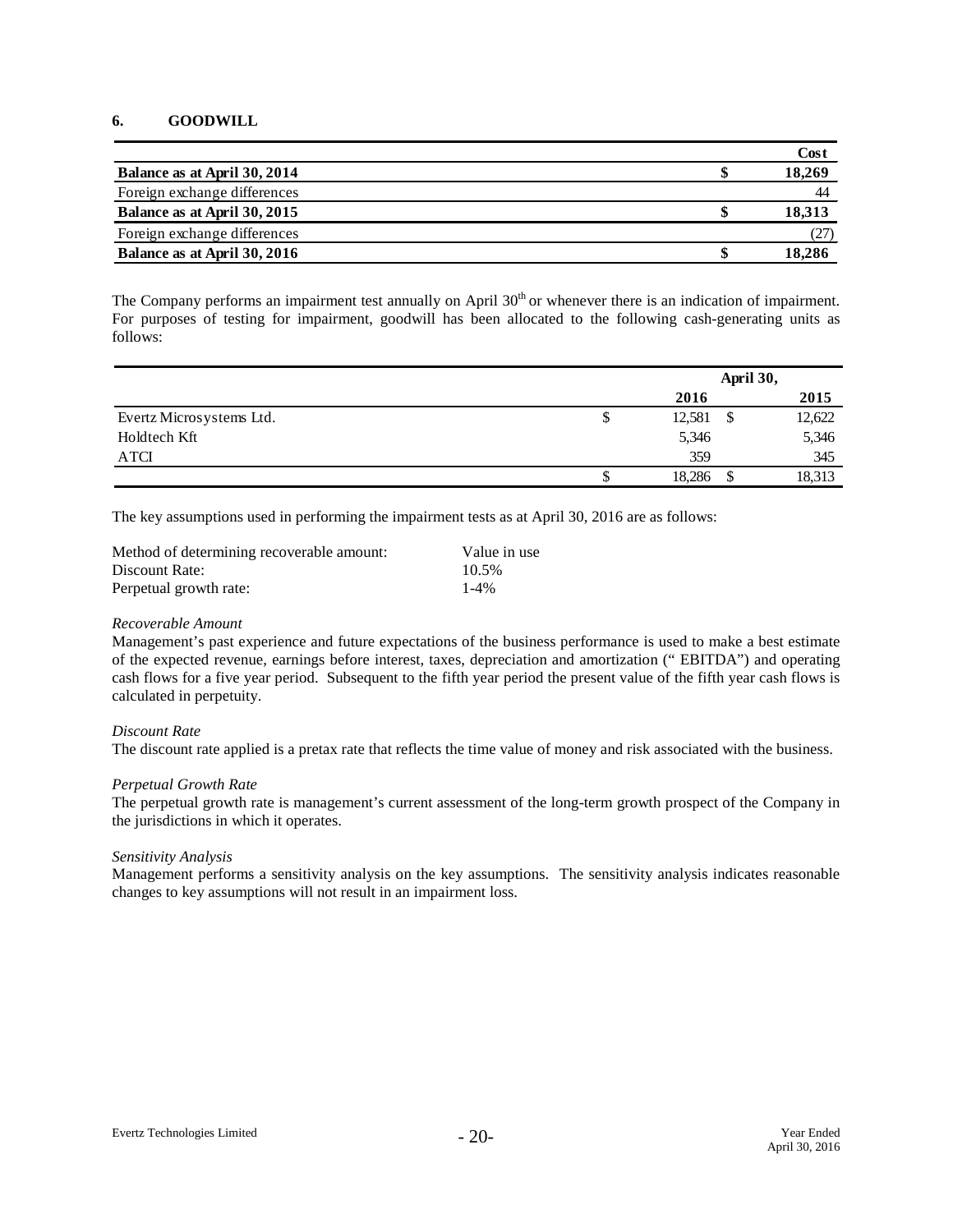#### **7. PROVISIONS**

|                              | Lease/Retirement<br>Warranty and |         |                    |   |       |
|------------------------------|----------------------------------|---------|--------------------|---|-------|
|                              |                                  | Returns | <b>Obligations</b> |   | Total |
| Balance as at April 30, 2014 |                                  | 1,615   | 9                  |   | 1,624 |
| Net additions                |                                  | 485     | 108                |   | 593   |
| Foreign exchange differences |                                  | 11      |                    |   | 12    |
| Balance as at April 30, 2015 |                                  | 2,111   | 118                | S | 2,229 |
| Net additions                |                                  | 950     | 117                |   | 1,067 |
| Foreign exchange differences |                                  | 277     | (10)               |   | 267   |
| Balance as at April 30, 2016 |                                  | 3,338   | 225                |   | 3,563 |

#### *Warranty and Returns*

The provision relates to estimated future costs associated with warranty repairs and returns on hardware solutions. The provision is based on historical data associated with similar products. The warranty and returns are expected to be incurred within the next twelve months.

#### *Lease/Retirement Obligations*

The provision relates to estimated restoration costs expected to be incurred upon the conclusion of Company leases.

#### **8. LONG TERM DEBT**

#### a) Credit Facilities

The Company has the following credit facilities available:

- 1. Credit facility of \$15,000 and a treasury risk management facility up to \$10,000 available, bearing interest at prime, subject to certain covenants and secured by all Canadian based assets. Advances under these facilities bear interest at prime. There were no borrowings against either of these facilities as at April 30, 2016 or 2015.
- 2. Credit facility available of 458 Euros bearing interest at WIBOR plus 1.4% per annum. There were no borrowings outstanding under this facility as at April 30, 2016 or 2015.

#### b) Long Term Debt

|    |                                                                |    | April 30,<br>2016 |          | April 30,<br>2015 |
|----|----------------------------------------------------------------|----|-------------------|----------|-------------------|
|    | Mortgage payable denominated in Euros, secured by buildings,   | ъ  | 1,043             | <b>S</b> | 1,158             |
|    | bearing interest at LIBOR EUR three months fixed rate plus 1%, |    |                   |          |                   |
|    | payable monthly, maturing in March 2021 with an option to end  |    |                   |          |                   |
|    | the contract prior to maturity upon payment of a penalty fee.  |    |                   |          |                   |
| 2. | Loans payable denominated in Euros, secured by land and        |    |                   |          | 55                |
|    | buildings, payable monthly, bearing interest at WIBOR plus 1%  |    |                   |          |                   |
|    | per annum, maturing on July 31, 2015.                          |    |                   |          |                   |
| 3. | Other                                                          |    | 83                |          | 37                |
|    |                                                                | \$ | 1.126             | - \$     | 1.250             |
|    | Less current portion                                           |    | 238               |          | 254               |
|    |                                                                |    | 888               |          | 996               |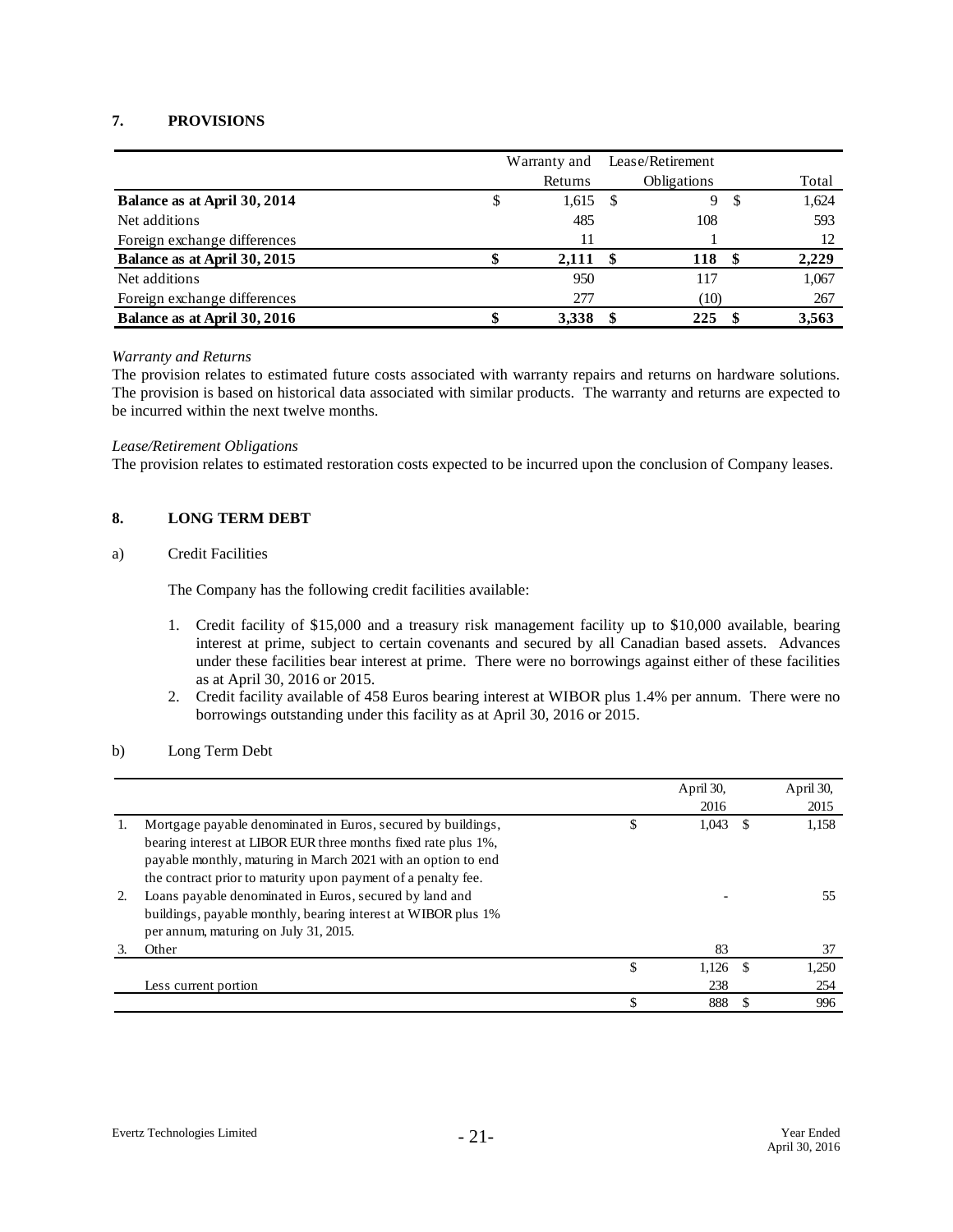#### **9. CAPITAL STOCK**

Authorized capital stock consists of: Unlimited number of preferred shares Unlimited number of common shares

|                                      | Number of     |      | Amount  |
|--------------------------------------|---------------|------|---------|
|                                      | Common Shares |      |         |
| Balance as at April 30, 2014         | 74,310,146    | - \$ | 92,931  |
| Issued on exercise of stock options  | 149,200       |      | 2,171   |
| Transferred on stock option exercise |               |      | 606     |
| Balance as at April 30, 2015         | 74,459,346    | S    | 95,708  |
| Issued on exercise of stock options  | 337,500       |      | 4,371   |
| Cancelled pursuant to NCIB           | (608, 100)    |      | (783)   |
| Transferred on stock option exercise |               |      | 1,187   |
| Balance as at April 30, 2016         | 74,188,746    |      | 100,483 |

#### *Normal Course Issuer Bid*

In June 2015, the Company filed a Normal Course Issuer Bid (NCIB) with the TSX to repurchase, at the Company's discretion, until June 28, 2016 up to 3,722,967 outstanding common shares on the open market or as otherwise permitted, subject to normal terms and limitations of such bids. The Company purchased and cancelled 608,100 shares at a weighted average price of \$15.46 during the period (2015 - nil).

#### *Dividends Per Share*

During the year, \$0.72 in dividends per share was declared (2015 - \$0.68).

#### **10. REVENUE**

|                                                | 2016    | 2015    |
|------------------------------------------------|---------|---------|
| Hardware, software including related services, |         |         |
| training and commissioning                     | 352.563 | 343,609 |
| Long term contract revenue                     | 28.987  | 19,997  |
|                                                | 381,550 | 363,606 |

#### **11. SELLING, ADMINISTRATIVE AND GENERAL EXPENSES**

|                                               |   | 2016   | 2015   |
|-----------------------------------------------|---|--------|--------|
| Selling and administrative                    | Φ | 60.986 | 58,833 |
| Share-based compensation (note 13)            |   | 2,840  | 2,807  |
| Depreciation of property, plant and equipment |   |        |        |
| (non-production)                              |   | 3,360  | 3,091  |
| Amortization of intangible assets             |   | ۰      | 238    |
|                                               |   | 67.186 | 64.969 |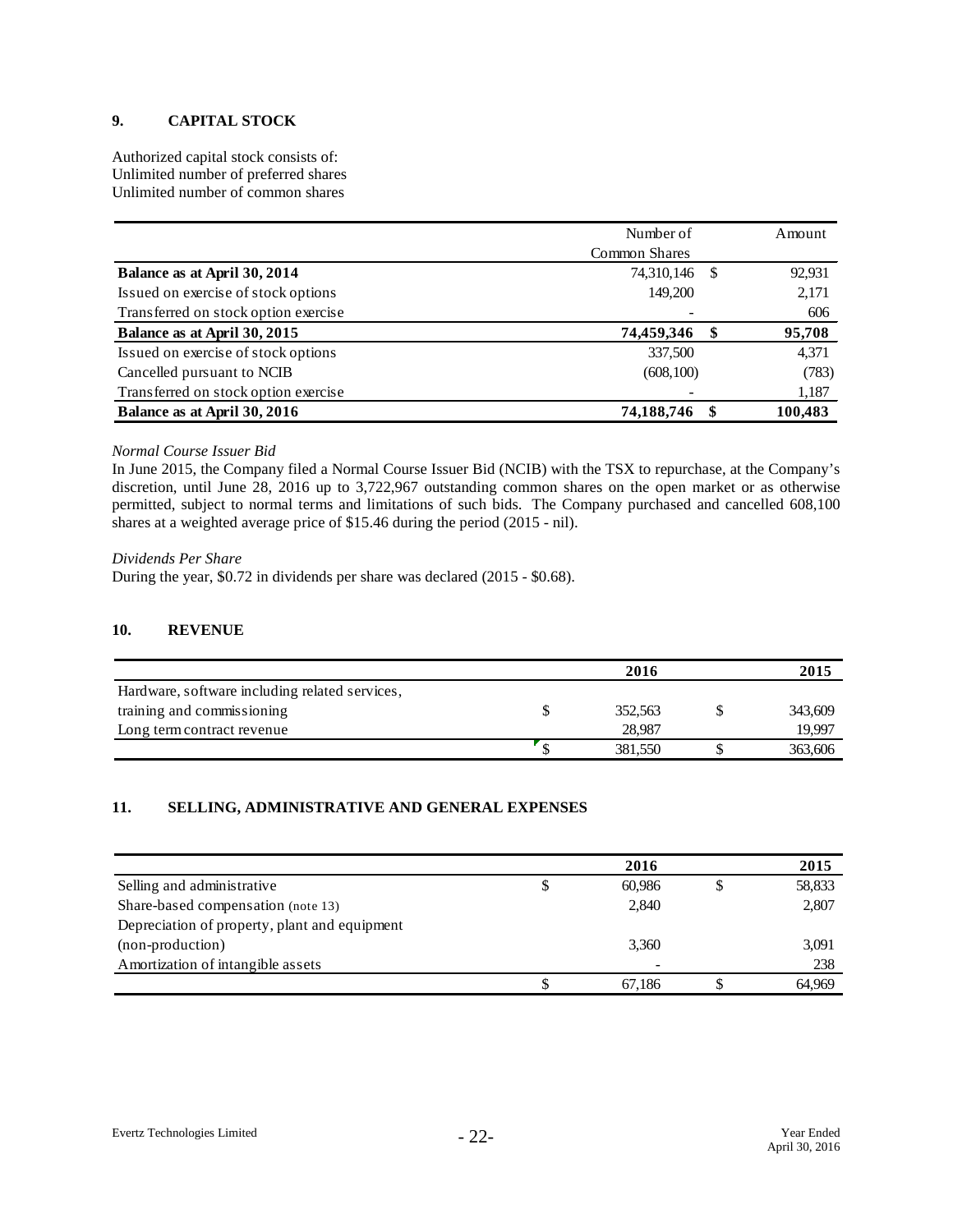#### **12. STATEMENT OF CASH FLOWS**

#### **Changes in non**–**cash working capital items**

|                             | 2016     | 2015          |
|-----------------------------|----------|---------------|
| Trade and other receivables | \$<br>24 | \$<br>(9,571) |
| Inventories                 | (901)    | (21,042)      |
| Prepaid expenses            | 2,471    | (3,943)       |
| Trade and other payables    | 5,955    | 1,043         |
| Deferred revenue            | 3,102    | 5,331         |
| Provisions                  | 1,334    | 605           |
|                             | 11,985   | (27,577)      |

#### **13. SHARE BASED PAYMENTS**

#### *Stock Option Plan*

The Company established, in June 2006, a stock option plan to attract, retain, motivate and compensate employees, officers and eligible directors who are integral to the growth and success of the Company. A number of shares equal to 10% of the Company's outstanding common shares are to be reserved for issuance under the stock option plan.

The Board of Directors administers the stock option plan and will determine the terms of any options granted. The exercise price of an option is to be set by the Board of Directors at the time of grant but shall not be lower than the market price as defined in the option plan at the time of grant. The term of the option cannot exceed 10 years. Stock options currently granted normally fully vest and expire by the end of the fifth year.

The changes in the number of outstanding share options are as follows:

|                              | Number of | Weighted              |
|------------------------------|-----------|-----------------------|
|                              | Options   | Average               |
|                              |           | <b>Exercise Price</b> |
| Balance as at April 30, 2014 | 5,203,700 | \$<br>14.41           |
| Granted                      | 132,500   | 17.73                 |
| Exercised                    | (149,200) | 14.55                 |
| Forfeited                    | (414,000) | 13.57                 |
| Expired                      | (36,500)  | 14.61                 |
| Balance as at April 30, 2015 | 4,736,500 | \$<br>14.57           |
| Granted                      | 395,000   | 15.36                 |
| Exercised                    | (337,500) | 12.95                 |
| Forfeited                    | (277,500) | 14.25                 |
| Expired                      | (110,000) | 14.32                 |
| Balance as at April 30, 2016 | 4,406,500 | \$<br>14.72           |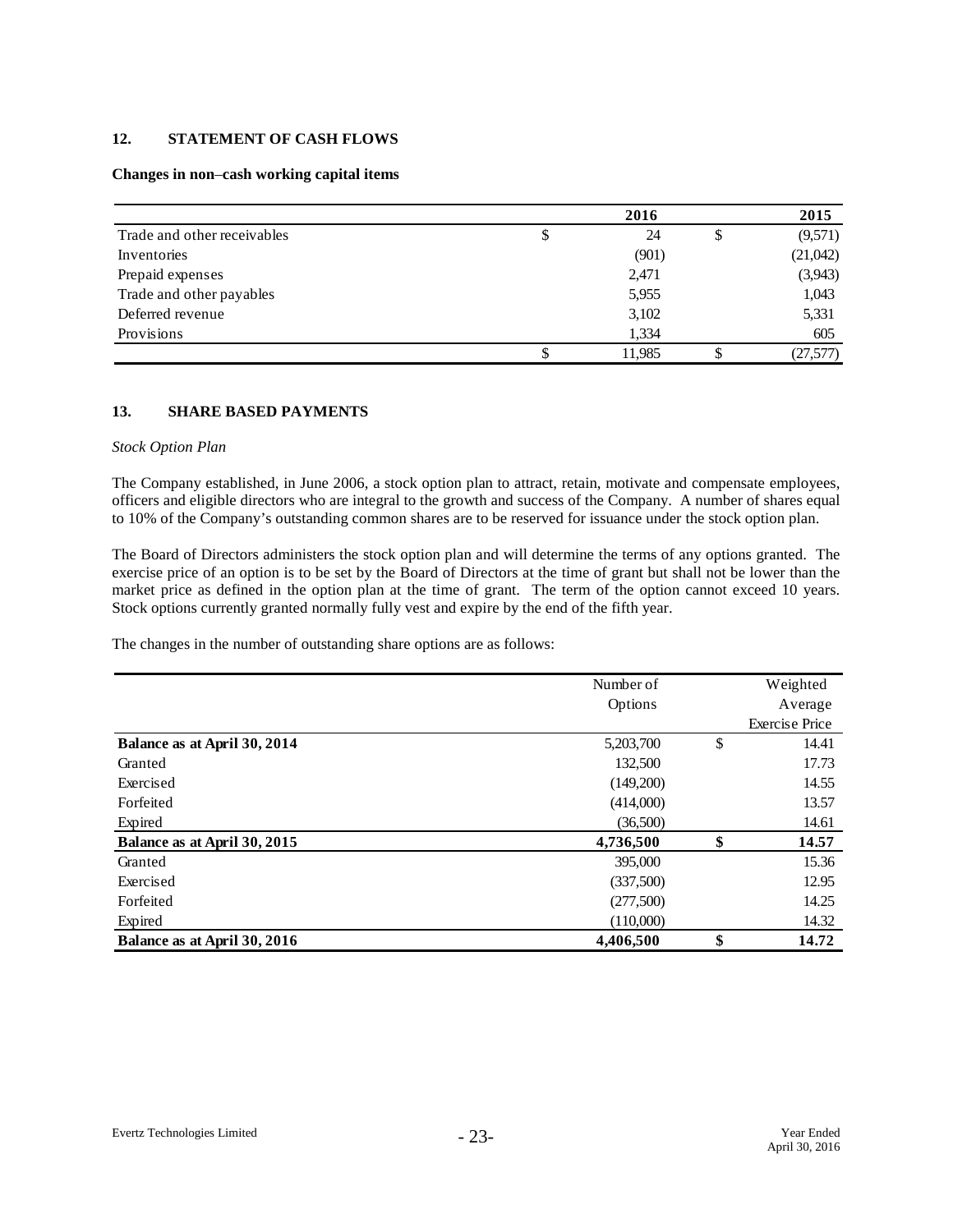| <b>Exercise Price</b> |    | <b>Weighted Average</b> | Number of      | <b>Weighted Average</b> | Number of                |    | <b>Weighted Average</b>    |
|-----------------------|----|-------------------------|----------------|-------------------------|--------------------------|----|----------------------------|
|                       |    | <b>Exercise Price</b>   | Outstanding    | Remaining               | <b>Options</b>           |    | <b>Exercise Price of</b>   |
|                       |    |                         | <b>Options</b> | <b>Contractual Life</b> | Exercisable              |    | <b>Exercisable Options</b> |
| \$11.88               |    | 11.88                   | 1,524,500      | 0.4                     | $\overline{\phantom{0}}$ |    | $\overline{\phantom{a}}$   |
| $$12.23 - $16.29$     | \$ | 15.04                   | 1.222.500      | 1.0                     | 195,000                  | \$ | 16.21                      |
| \$17.03               |    | 17.03                   | 1,506,000      | 1.4                     | $\overline{\phantom{0}}$ | D  | $\overline{\phantom{0}}$   |
| $$17.19 - $19.34$     | Φ  | 17.67                   | 153,500        | 3.5                     | $\overline{\phantom{0}}$ |    | $\overline{\phantom{0}}$   |
| Totals                |    | 14.72                   | 4.406.500      | 1.4                     | 195,000                  | \$ | 16.21                      |

#### *Restricted Share Unit Plan*

The Company established, in March 2016, a restricted share unit ("RSU") plan to provide an incentive to participants; including key executives of the Company, by rewarding such participants with equity-based compensation. Under the terms of the plan, RSU's are issued to the participant with a vesting period of three years. On the vesting date, all RSU's will be redeemed in cash at the fair market value at the date of vest plus any accrued dividends. During the year, 210,000 RSU's were issued.

#### **Compensation expense**

#### *Stock Option Plan*

The share based compensation expense that has been charged against earnings over the fiscal period is \$2,604 (2015 - \$2,807). Compensation expense on grants during the year was calculated using the Black–Scholes option pricing model with the following weighted average assumptions:

|                                                   | April 30, | April 30, |
|---------------------------------------------------|-----------|-----------|
|                                                   | 2016      | 2015      |
| Risk-free interest rate                           | 1.07%     | 1.36%     |
| Dividend yield                                    | 4.69%     | 3.84%     |
| Expected life                                     | 5 years   | 5 years   |
| Expected volatility                               | 21%       | 23%       |
| Weighted average grant-date fair value:           |           |           |
| Where the exercise price equaled the market price | \$1.48    | \$2.27    |

Expected volatility is based on historical share price volatility over the past 5 years of the Company. Share based compensation expense was calculated using a weighted average forfeiture rate of 23% (2015 - 21%).

#### *Restricted Share Unit Plan*

The share based compensation expense that has been charged against earnings over the fiscal period is \$236 (2015 - Nil). As at April 30, 2016, the total liability included within trade and other payables is \$236 (2015 – Nil).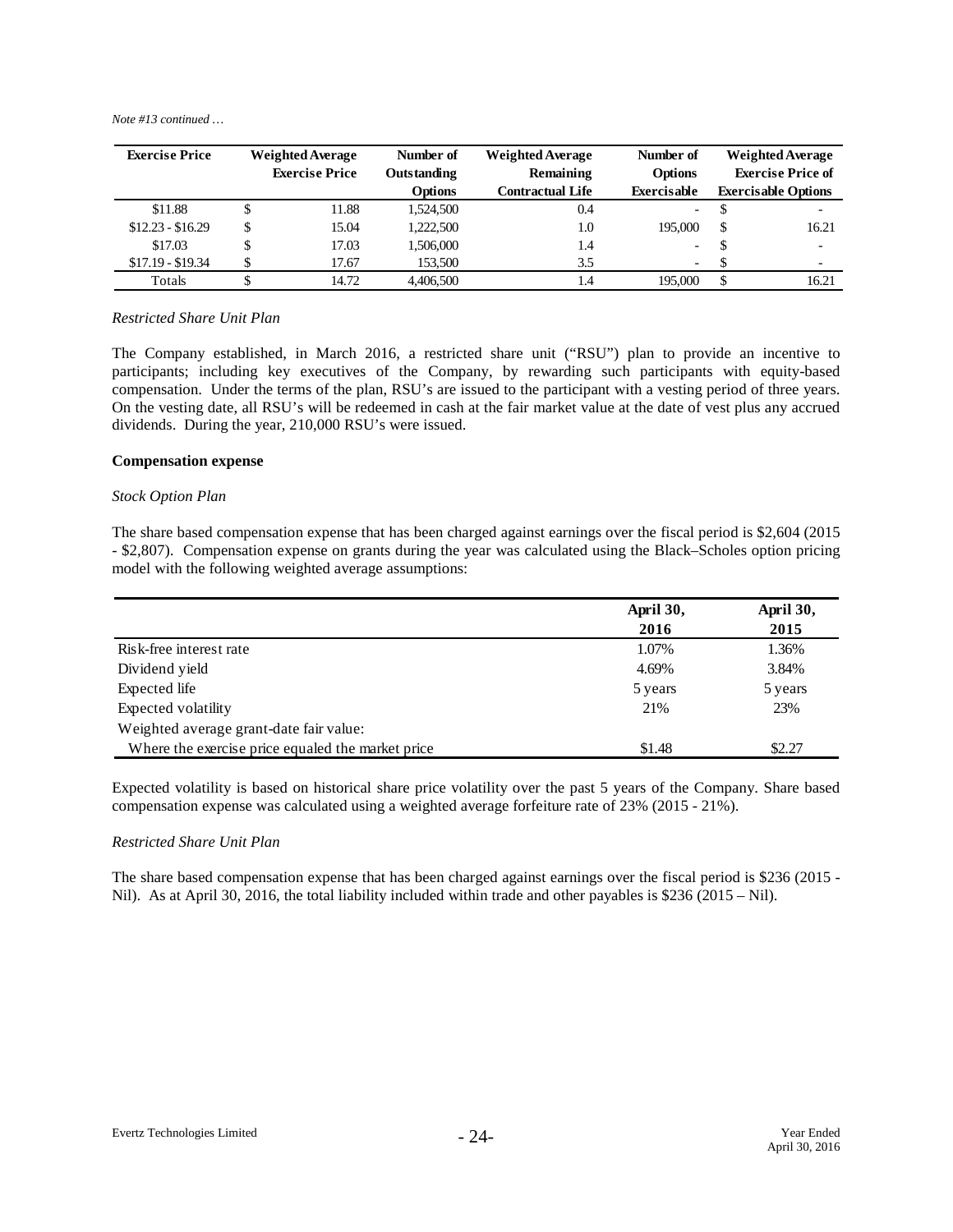#### **14. COMMITMENTS AND CONTINGENCIES**

The Company is committed under long term debt agreements and certain operating leases with minimum annual lease payments as follows:

|                              |   | Long Term | Operating    |     |        |
|------------------------------|---|-----------|--------------|-----|--------|
|                              |   | Debt      | Leases       |     | Total  |
| 2016                         |   | 238       | \$<br>4,004  | -\$ | 4,242  |
| 2017                         |   | 205       | 3,685        |     | 3,890  |
| 2018                         |   | 170       | 2,665        |     | 2,835  |
| 2019                         |   | 177       | 675          |     | 852    |
| 2020                         |   | 186       | 601          |     | 787    |
| Thereafter                   |   | 150       | 351          |     | 501    |
| Balance as at April 30, 2016 | Φ | 1,126     | \$<br>11,981 | \$  | 13,107 |

Total operating lease expense during the year was \$3,899 (2015 - \$3,657).

The Company has obtained documentary and standby letters of credit aggregating to a total of \$3,272 (2015 - \$12,495).

#### **15. FINANCIAL INSTRUMENTS AND RISK MANAGEMENT**

The Company's financial instruments consist of cash and cash equivalents, trade and other receivables, trade and other payables and long term debt. Unless otherwise noted, it is management's opinion that the Company is not exposed to significant interest or credit risks arising from these financial instruments.

#### (a) *Fair values and classification of financial instruments:*

The Company estimates that the fair value of financial instruments approximates their carrying values. The following summarizes the significant methods and assumptions used in estimating the fair values of financial instruments:

- I. Quoted prices (unadjusted) in active markets for identical assets or liabilities.
- II. Inputs other than quoted prices included in level I that are observable for the asset or liability, either directly or indirectly. Cash and cash equivalents, trade and other receivables, trade and other payables, long term debt, and fair value disclosures have been determined using level II fair values.
- III. Inputs for the asset or liability that are not based on observable market data.

#### (b) *Financial risk management:*

The Company, through its financial assets and liabilities, is exposed to various risks. The following analysis provides a measurement of risks as at April 30, 2016:

#### *Credit Risk*

Financial instruments that potentially subject the Company to concentrations of credit risk consist of cash and cash equivalents, and trade and other receivables the total of which is the maximum exposure to credit risk. The Company performs evaluations of the financial situations of its customers. Management does not believe that there is significant credit concentration or risk.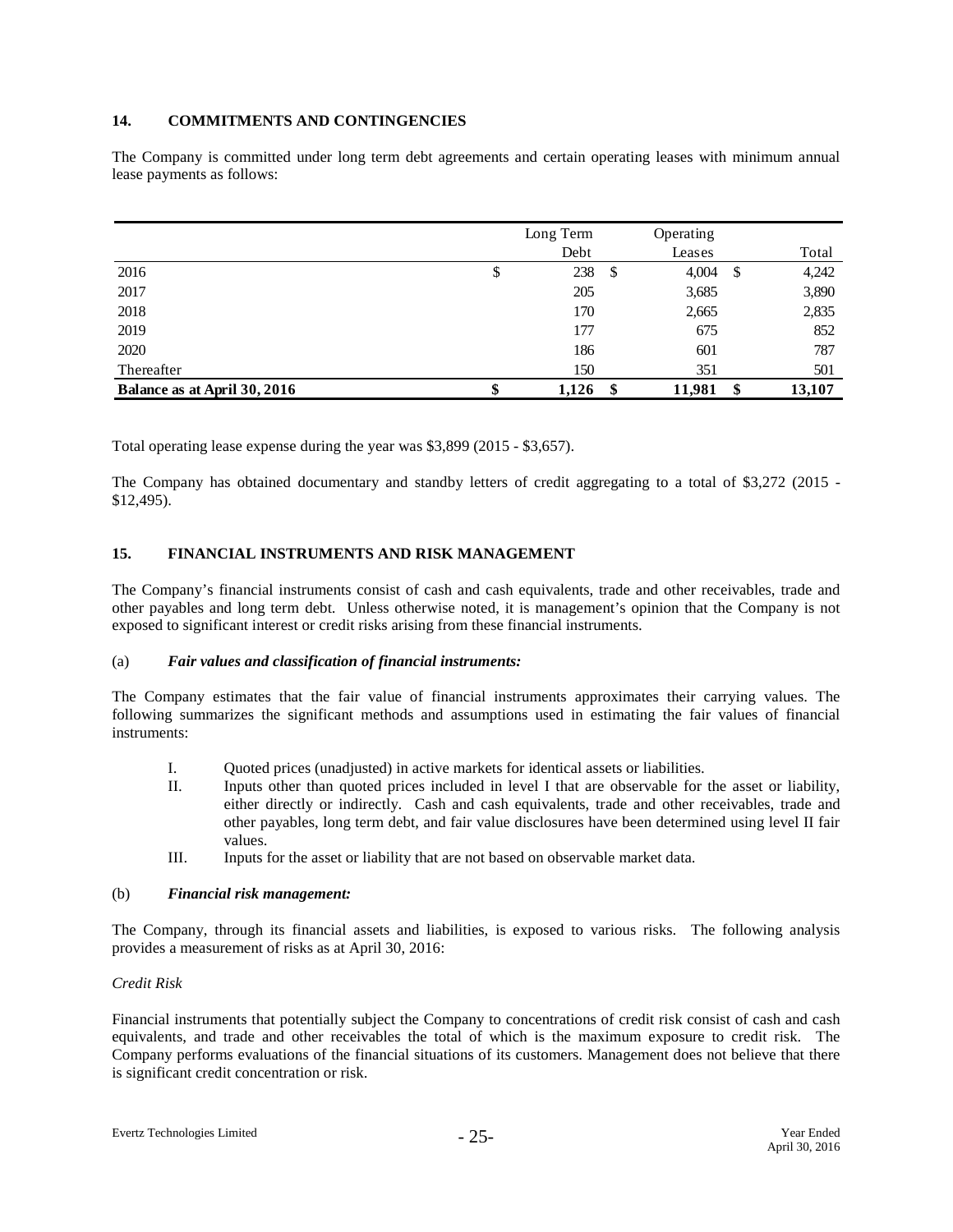The Company sets up an allowance for doubtful accounts based on the credit risks of the individual customer and the customer history. Approximately  $74\%$  (2015 – 76%) of trade and other receivables are outstanding for less than 90 days as at April 30, 2016. The amounts owing over 90 days are individually evaluated and provided for where appropriate in the allowance for doubtful accounts. The trade and other receivables are presented as follows net of the allowance for doubtful accounts:

|                                 | April 30, |         | April 30, |
|---------------------------------|-----------|---------|-----------|
|                                 |           | 2016    | 2015      |
| Trade and other receivables     |           | 103.226 | 100,236   |
| Allowance for doubtful accounts |           | (5.791) | (4,833)   |
|                                 | ۰D        | 97.435  | 95,403    |

The change in the allowance for doubtful accounts was as follows:

|                                       | April 30, |  | April 30, |
|---------------------------------------|-----------|--|-----------|
|                                       | 2016      |  | 2015      |
| Balance at beginning of year          | 4,833     |  | 4,235     |
| Increase in allowance                 | 705       |  | 322       |
| Bad debt recaptured and write-offs    | (1)       |  | (50)      |
| Impact of variation in exchange rates | 254       |  | 326       |
| Balance at end of year                | 5.791     |  | 4,833     |

#### *Exchange Rate Risk*

The Company transacts a significant portion of its business in U.S. dollars and is therefore exposed to currency fluctuations.

U.S. dollar financial instruments are as follows:

|                             | April 30,   | April 30, |
|-----------------------------|-------------|-----------|
|                             | 2016        | 2015      |
| Cash and cash equivalents   | 41,068      | 38,169    |
| Trade and other receivables | 45,654      | 42,124    |
| Trade and other payables    | (3,501)     | (4,817)   |
|                             | 83.221<br>¢ | 75,476    |

Based on the financial instruments as at April 30, 2016, a 5% change in the value of the U.S. dollar would result in a gain or loss of \$4,161 in earnings before income tax.

#### *Liquidity Risk*

Liquidity risk is the risk that the Company will encounter difficulty in meeting obligations associated with its financial liabilities. The Company's primary source of liquidity is its cash reserves. The Company also maintains certain credit facilities to support short term funding of operations and trade finance. The Company believes it has sufficient available funds to meet current and foreseeable financial requirements. The Company expects to settle all current financial liabilities within the next year. Maturity of long term debt is disclosed in Note 14.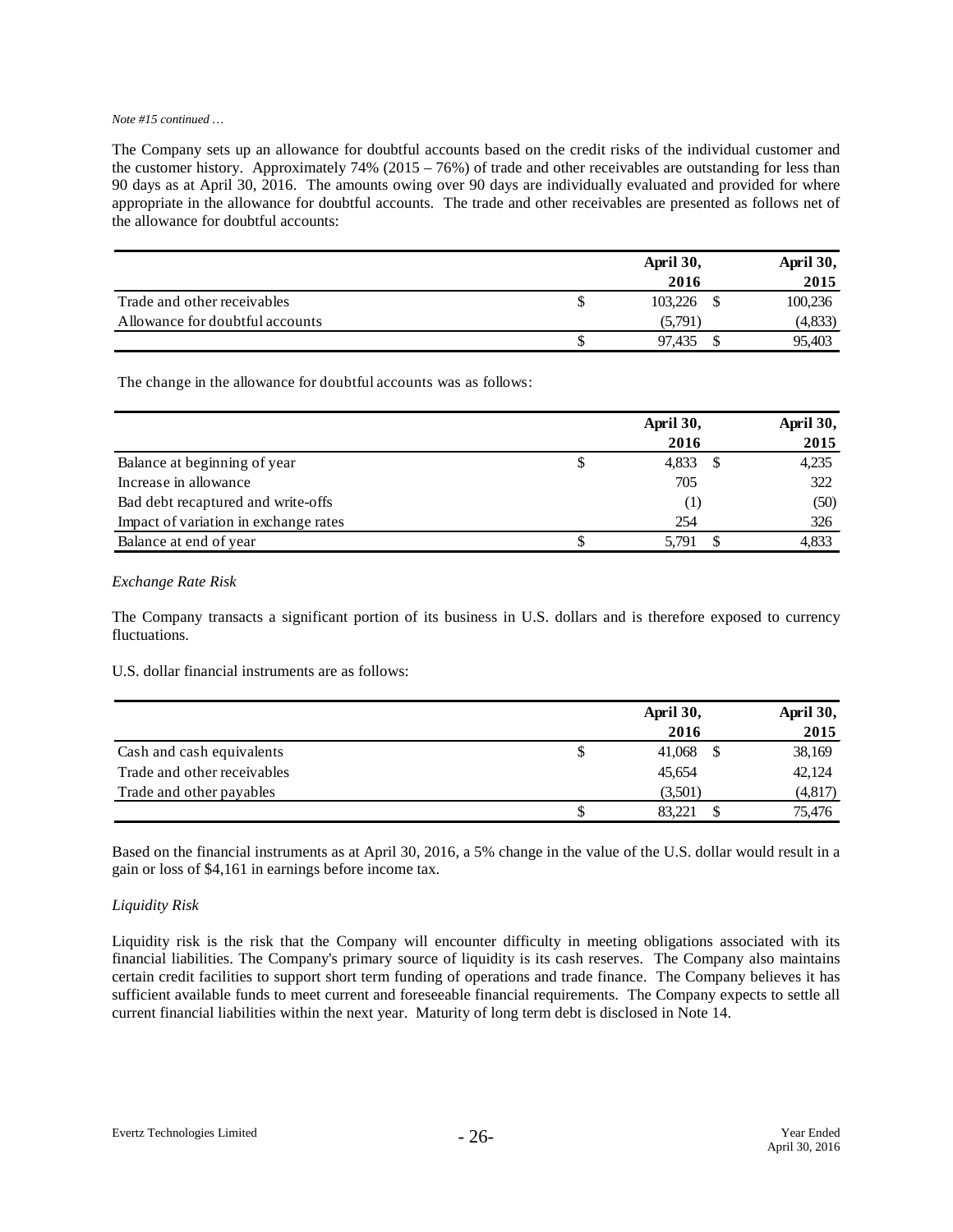#### **16. SEGMENTED INFORMATION**

The Company reviewed its operations and determined that it operates a single reportable segment, the television broadcast equipment market. The single reportable operating segment derives its revenues from the sale of hardware and software solutions including related services, training and commissioning.

| Revenue              |    | 2016    |   | 2015    |
|----------------------|----|---------|---|---------|
| <b>United States</b> | Φ  | 199,806 | 荚 | 179,343 |
| International        |    | 165,541 |   | 159,153 |
| Canada               |    | 16.203  |   | 25,110  |
|                      | J. | 381,550 | ◡ | 363,606 |

|                      |                               | April 30, 2016 |                          |    | April 30, 2015                |    |                          |
|----------------------|-------------------------------|----------------|--------------------------|----|-------------------------------|----|--------------------------|
|                      | Property,                     |                |                          |    | Property,                     |    |                          |
|                      | <b>Plant</b> and<br>Equipment |                | <b>Goodwill</b>          |    | <b>Plant</b> and<br>Equipment |    | Goodwill                 |
| <b>United States</b> | 11,813<br>\$                  | \$             | 359                      | \$ | 13.206                        | \$ | 345                      |
| International        | 9,750                         |                | 17,927                   |    | 10,476                        |    | 17,968                   |
| Canada               | 21.408                        |                | $\overline{\phantom{a}}$ |    | 25,398                        |    | $\overline{\phantom{a}}$ |
|                      | 42.971                        |                | 18,286                   |    | 49,080                        |    | 18,313                   |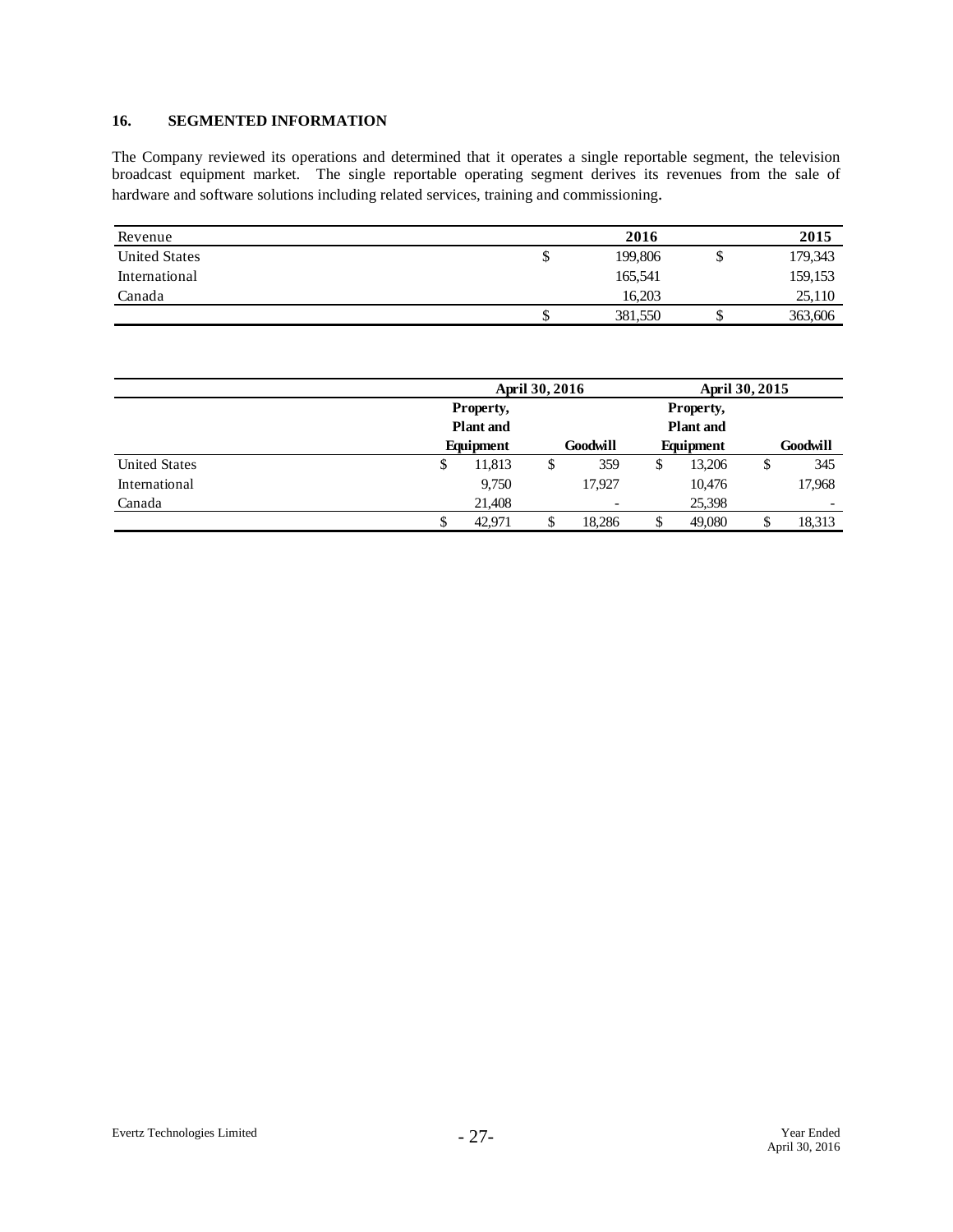#### **17. RELATED PARTY TRANSACTIONS**

Balances and transactions between the Company and its subsidiaries, which are related parties of the Company, have been eliminated on consolidation and are not disclosed in this note. Details of transactions between the Company and other related parties are disclosed below.

#### *Related Party Transactions*

Two shareholders each indirectly hold a 10% interest in the Company's leased premises in Ontario. This lease expires in 2019 with a total of \$2,469 committed over the remaining term. During the year, rent paid for the leased principal premises amounted to \$845 (2015 – \$841) with no outstanding amounts due as at April 30, 2016.

The Company also leases property where two shareholders indirectly own 100% interest. This lease expires in 2016 with a total of \$123 committed over the remaining term. During the year, rent paid was \$246 (2015 – \$246) with no outstanding amounts due as at April 30, 2016.

On December 1, 2008 the Company entered into an agreement with two shareholders who each indirectly hold a 20% interest in the Company's leased premises in Ontario. This lease expires in 2018 with a total of \$2,135 committed over the remaining term. During the year, rent paid for the leased principal premises amounted to \$795 (2015 - \$782) with no outstanding amounts due as at April 30, 2016.

On December 15, 2013 the Company renewed a property lease agreement with a director who indirectly owns 100% interest. The lease expires in 2018 with a total of \$377 committed over the remaining term. During the year, rent paid was \$141 (2015 - \$141) with no outstanding amounts due as at April 30, 2016.

On May 1, 2009 the Company entered into a property lease agreement with two shareholders who each indirectly hold a 35% interest. This lease expires in 2019 with a total of \$1,431 committed over the remaining term. During the year, rent paid was \$462 (2015 - \$439) with no outstanding amounts due as at April 30, 2016.

These transactions were in the normal course of business and recorded at an exchange value established and agreed upon by related parties.

The remuneration of directors and other members of key management personnel for the years ended April 30, 2016 and April 30, 2015 are as follows:

|                                  | 2016                |       |
|----------------------------------|---------------------|-------|
| Short-term salaries and benefits | 4.549               | 4,396 |
| Share-based payments             | 2.008               | -     |
|                                  | $6,55$ <sup>-</sup> | 4.396 |

The total employee benefit expense was \$106,749 (2015 - \$105,731).

*Subsidiaries:*

The Company has the following significant subsidiaries:

| Company                            | % Ownership | Location             |
|------------------------------------|-------------|----------------------|
| Evertz Microsystems Ltd.           | 100\%       | Canada               |
| Evertz USA                         | 100%        | <b>United States</b> |
| Evertz UK                          | 100%        | United Kingdom       |
| Holdtech Kft.                      | 100%        | Hungary              |
| Tech Digital Manufacturing Limited | 100%        | Canada               |
| Truform Metal Fabrication Ltd.     | 75%         | Canada               |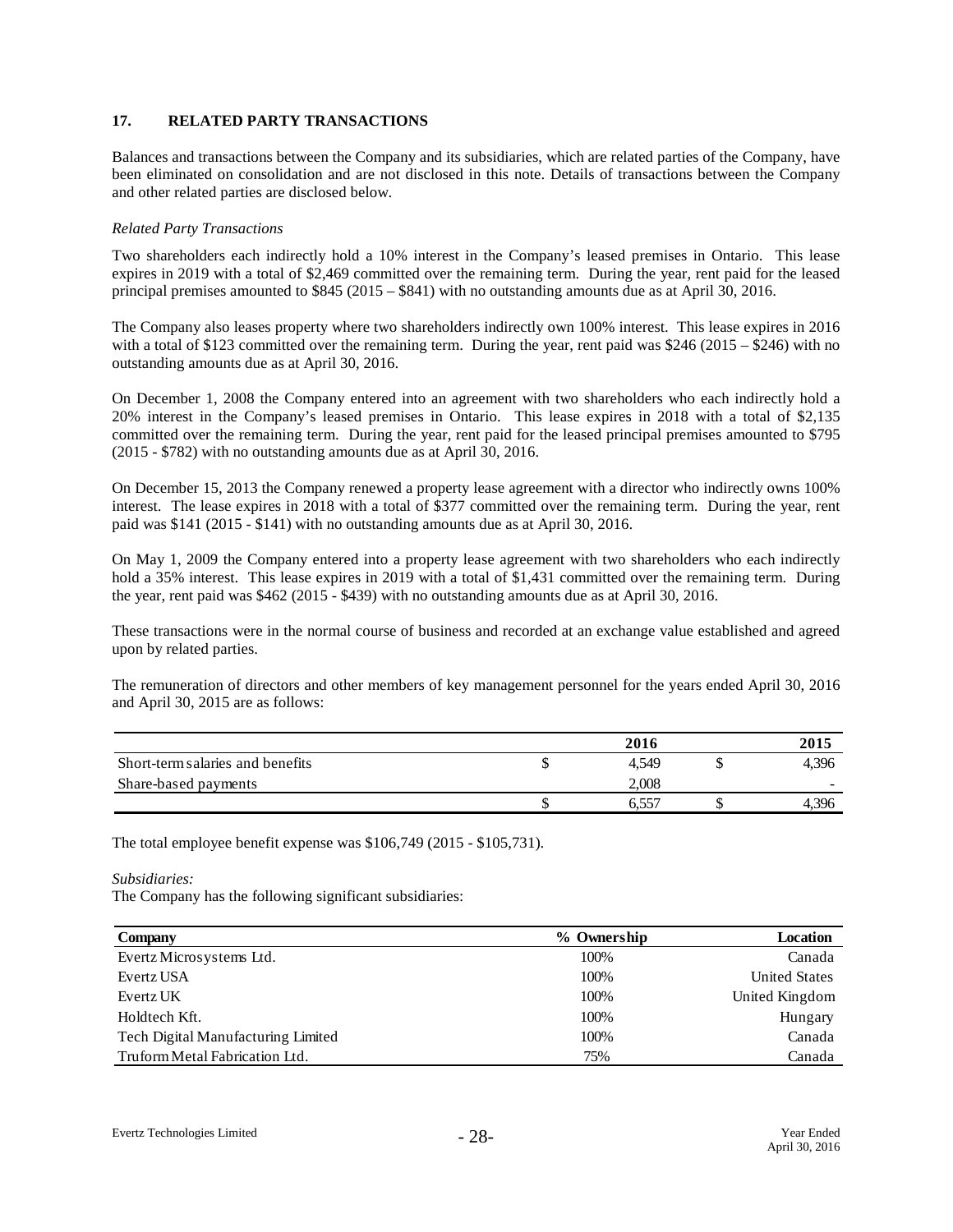#### **18. NON-CONTROLLING INTERESTS**

The Company has non-controlling interests of 25% with Truform Metal Fabrication Ltd., located within Canada, 10% with Studiotech Poland located within Poland and 20% with ATCI, located within the USA. The table below summarizes the aggregate financial information relating to subsidiaries before eliminating entries, as no such subsidiary is individually significant.

|                                     |              | April 30, |        |
|-------------------------------------|--------------|-----------|--------|
|                                     | 2016         |           | 2015   |
| Current assets                      | \$<br>16,114 | \$        | 18,618 |
| Non-current assets                  | 9,667        |           | 10,382 |
| Current liabilities                 | 4,292        |           | 8,654  |
| Non-current liabilities             | 649          |           | 713    |
| Equity attributable to shareholders | 17,309       |           | 16,333 |
| Non-controlling interest            | 3,531        |           | 3,389  |

|                               |   |        | April 30, |        |
|-------------------------------|---|--------|-----------|--------|
|                               |   | 2016   |           | 2015   |
| Revenue                       | S | 40,930 |           | 42,134 |
| Net earnings attributable to: |   |        |           |        |
| <b>Shareholders</b>           |   | 2,971  |           | 3,503  |
| Non-controlling interest      |   | 667    |           | 910    |

#### **19. CAPITAL DISCLOSURES**

The Company's capital is composed of total equity attributable to shareholders which totals \$366,205 (2015 - \$353,471) as at April 30. The Company's objective in managing capital is to ensure sufficient liquidity to finance increases in non-cash working capital, capital expenditures for capacity expansions, pursuit of selective acquisitions and the payment of quarterly dividends.

The Company takes a conservative approach towards financial leverage and management of financial risk and the Company currently satisfies their internal requirements.

The Company is not subject to any capital requirements imposed by a regulator.

#### **20. EARNINGS PER SHARE**

|                                                    | 2016       | 2015       |
|----------------------------------------------------|------------|------------|
| Weighted average common shares outstanding         | 74.360.423 | 74,399,096 |
| Dilutive-effect of stock options                   | 483.070    | 634,302    |
| Diluted weighted average common shares outstanding | 74.843.493 | 75,033,398 |

The weighted average number of diluted common shares excludes 1,659,500 options because they were anti-dilutive during the period  $(2015 - 223,500)$ .